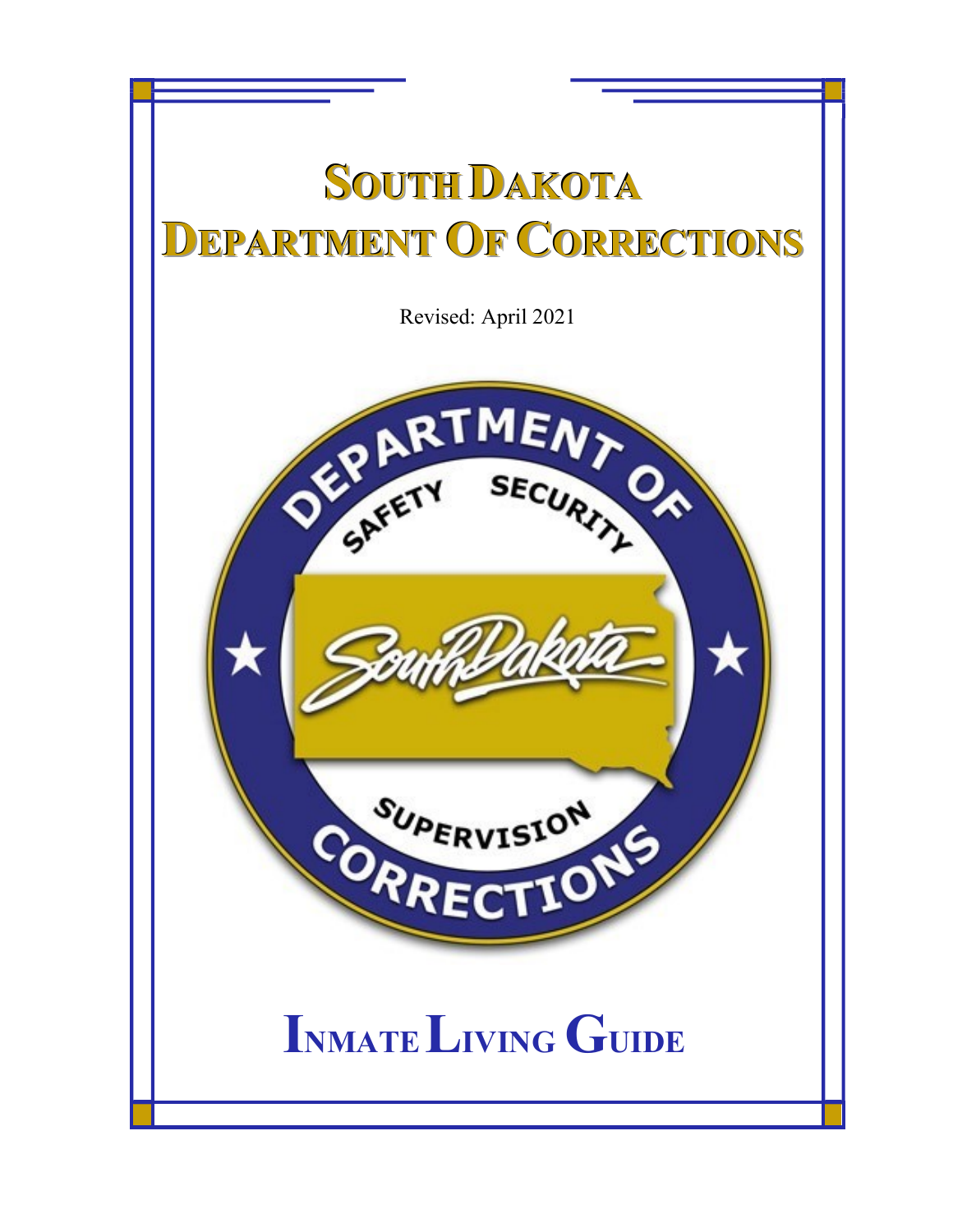# **TABLE OF CONTENTS**

| Access to the Courts                                             | 16 |
|------------------------------------------------------------------|----|
|                                                                  |    |
| Academic, Evidence Based Programming, Vocational Programming and |    |
|                                                                  |    |
|                                                                  |    |
|                                                                  |    |
|                                                                  |    |
|                                                                  |    |
|                                                                  |    |
|                                                                  |    |
|                                                                  |    |
|                                                                  |    |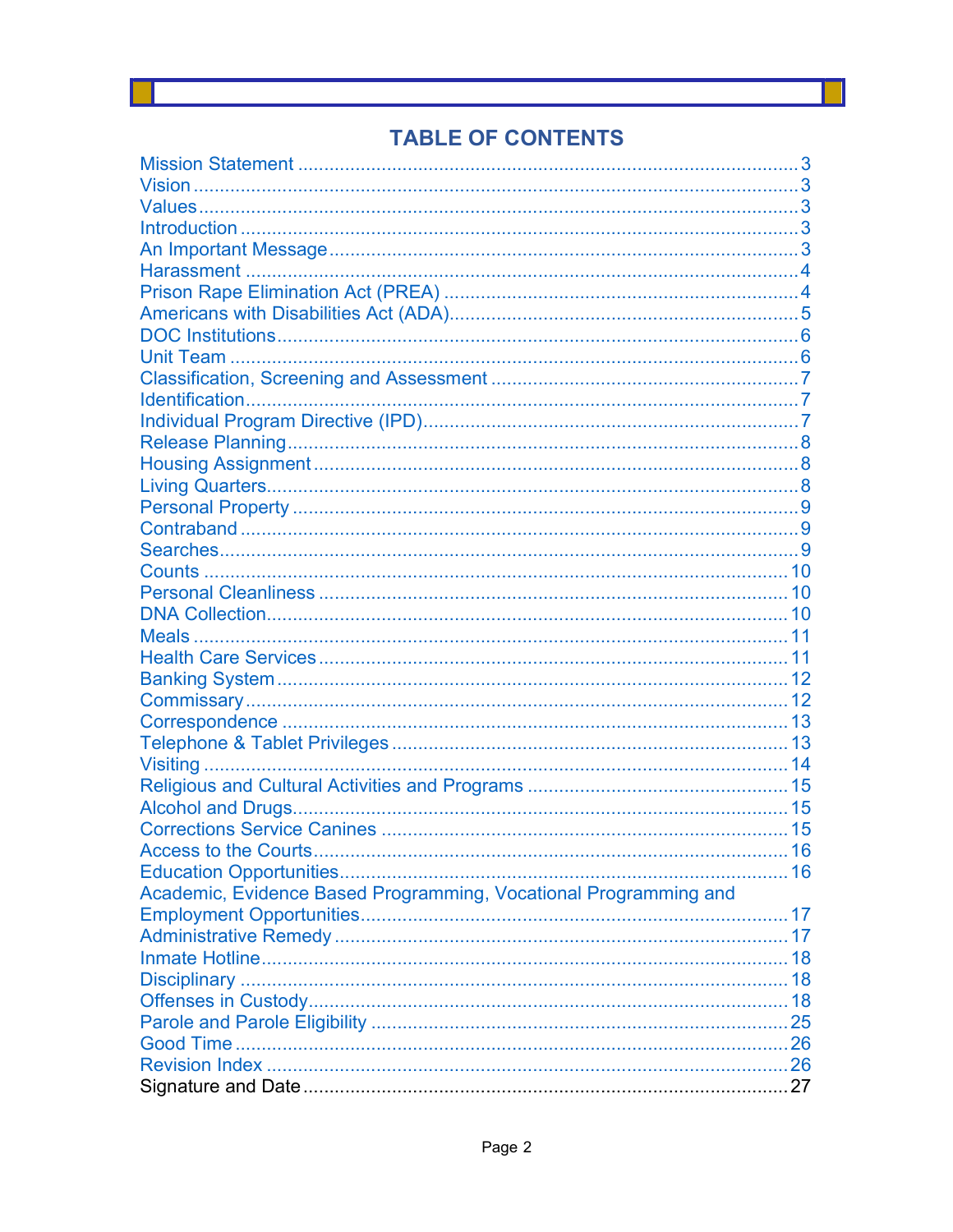## MISSION STATEMENT

The mission of the Department of Corrections is to protect the citizens of South Dakota by providing safe and secure facilities for offenders committed to our custody by the courts, to provide effective community supervision to offenders upon their release and to utilize evidence-based practices to maximize opportunities for rehabilitation.

#### VISION

A national leader in corrections that enhances public safety by employing evidence based practices to maximize the rehabilitation of offenders.

#### VALUES

- o We value our staff as our greatest asset.
- o We value a safe environment for staff and offenders.
- o We value community support and collaboration.
- o We value public trust in the operation of our department.
- o We value the use of evidence-based practices to maximize offender rehabilitation.
- o We value diversity and the respect for all individuals.
- o We value professionalism, teamwork and the highest standard of ethics.
- o We value investment in our staff through training in sound correctional practice and through the provision of opportunities for development and career advancement.

#### INTRODUCTION

The content and information contained within this handbook applies to all inmates in the custody of the South Dakota Department of Corrections (DOC). This handbook contains general information to help you with the normal routine of prison life and is not intended to be a complete list of all DOC rules, regulations, programs or procedures.

Read this handbook carefully. Beginning immediately upon your admission to a DOC institution, you are accountable for following all rules and regulations in place at the institution. If you have questions regarding the information provided in this handbook, it is your responsibility to contact a staff person. Additional information about topics described in this handbook may also be obtained by reading the related DOC policy or institutional OM. Information about prison life is posted in your housing unit in the unit plans and on your tablets and the kiosks.

#### AN IMPORTANT MESSAGE

The DOC treats inmates fairly and humanely. While in custody, you will be afforded opportunities for self-improvement and positive change. You will have access to staff who are responsive to your needs. Staff will help ensure you are in a safe, secure and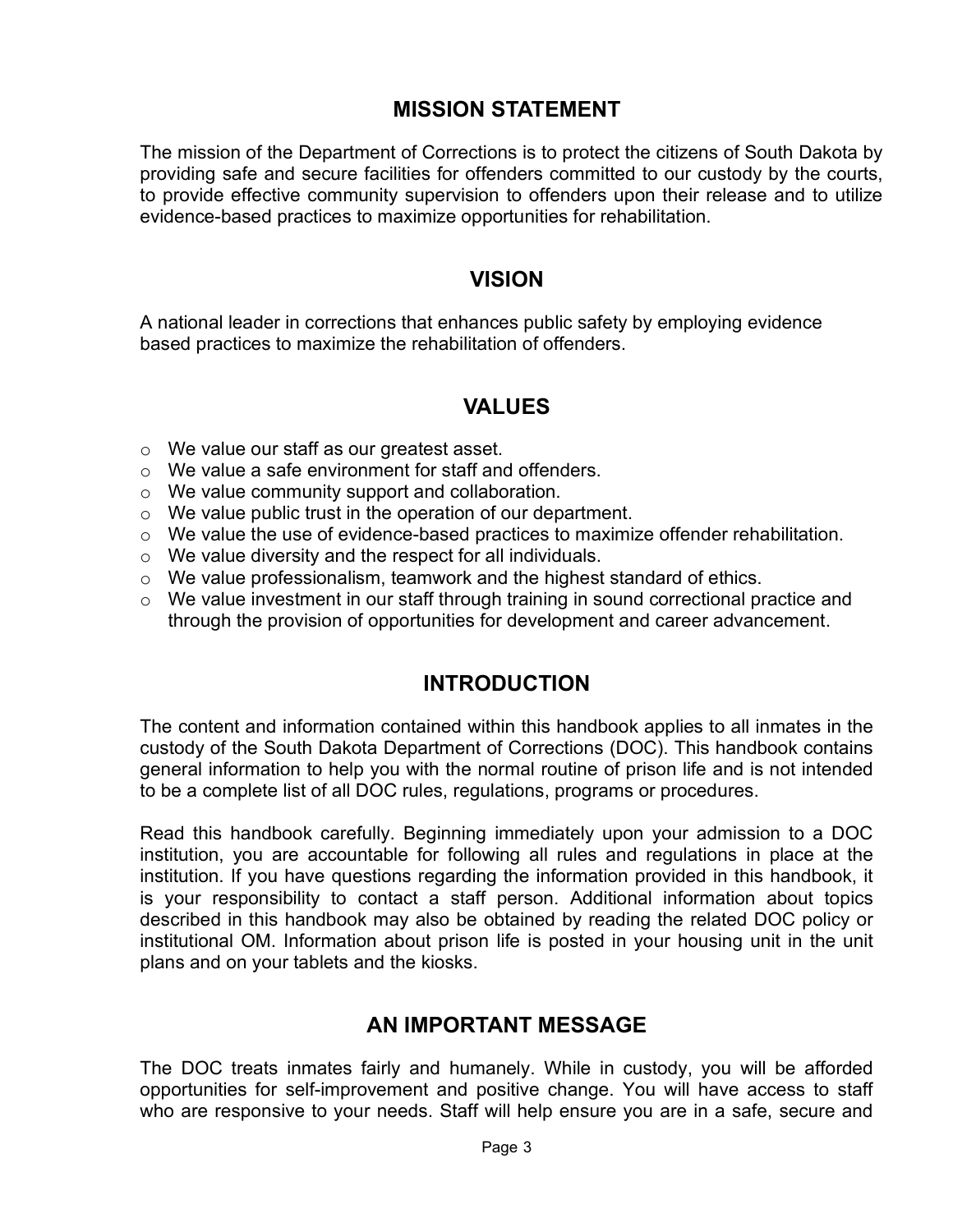sanitary environment, and will provide clear and accurate information about decisions affecting you.

Most inmates in prison want to do their time in the best possible way and be released as soon as possible. Some inmates, however, have the mistaken impression the rules and regulations do not apply to them. They attempt to establish their own methods of operation by creating unrest and causing trouble.

If a situation such as a disturbance, escape attempt, assault or fight occurs, go immediately to your housing area or other area as directed by staff, and remain there for further instructions from staff. Inmates who participate in such activity face disciplinary action and possible criminal prosecution. Avoid any actions or behaviors that will connect you to such activity.

It is the policy of the DOC to house inmates who choose not to abide by the rules separate from general population inmates. This helps provide a safe environment for all inmates to serve their time. See DOC policy 1.3.D.1 Disciplinary Housing and DOC policy 1.3.D.4 Restrictive Housing for more information.

If, at any time, you believe you are in danger of being physically assaulted or abused (including sexual assault or sexual abuse), you must immediately report your concerns to a staff member so appropriate action can be taken. If you believe you are the victim of excessive use of force by a staff member, you must immediately report this through the Inmate Hotline or by contacting a member of your unit team. Your room/cell may be equipped with an emergency call button. Staff will respond promptly to emergency calls. Emergency call buttons may only be used to report an emergency, such as a medical emergency, self-harm, assault, fight, etc.

Any decision to violate the rules or refuse required programming, may result in a denial of release to parole supervision, loss of certain privileges, imposition of disciplinary sanctions and/or placement in a restricted housing unit.

## HARASSMENT

The DOC is committed to maintaining an environment free of harassing, discriminatory and offensive behavior based on race, color, religion, national origin, sex (including pregnancy), age, genetic information, disability or any other legally protected status or characteristic. The DOC will investigate all complaints involving harassing, discriminatory or offensive behavior.

## PRISON RAPE ELIMINATION ACT (PREA)

Sexual abuse is any unwanted sexual contact from another inmate, or any sexual contact involving a staff member, even if it is consensual. Consensual sexual activity between inmates is against the rules. Sexual activity involving inmates and staff is a violation of DOC policy and state law.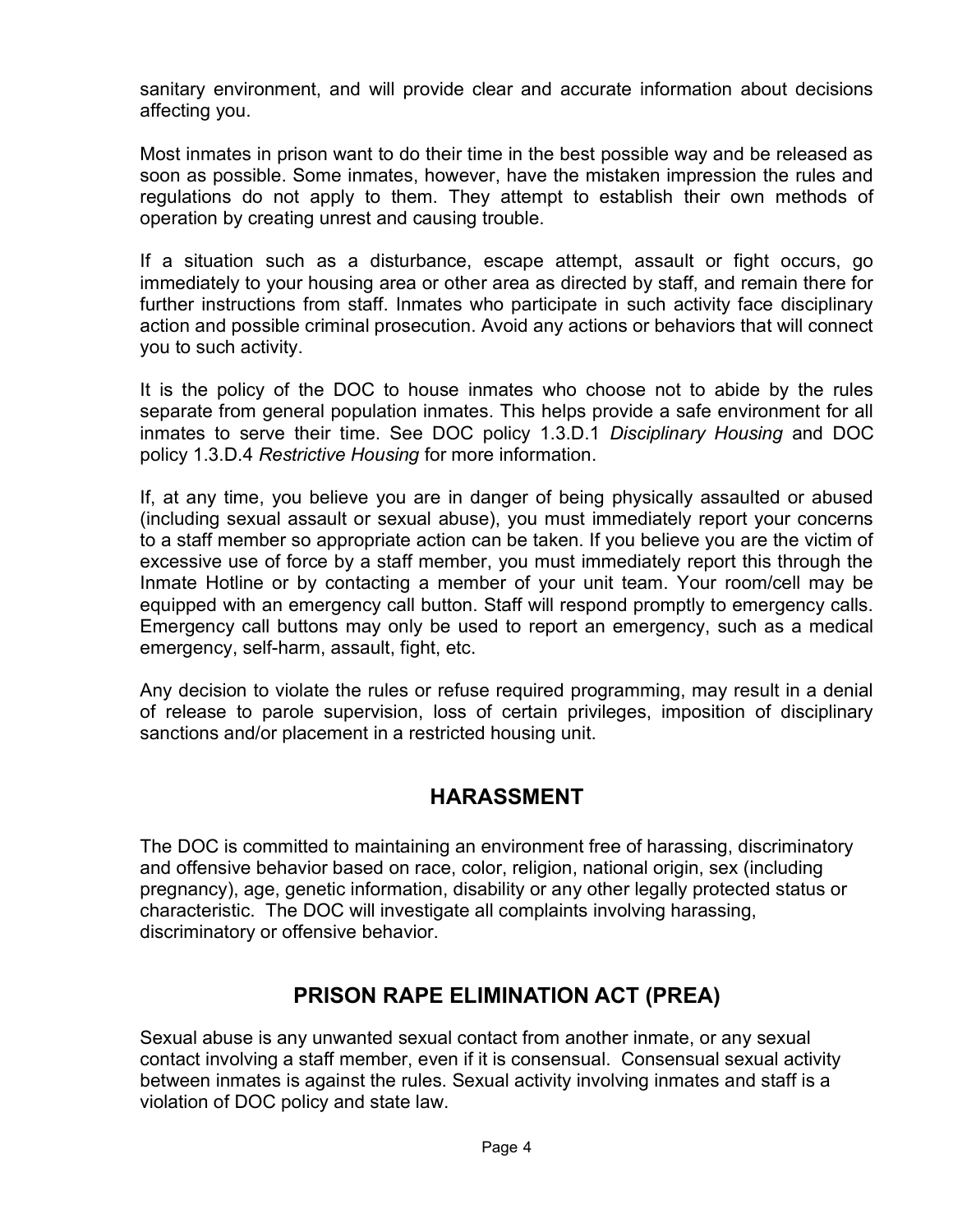Sexual abuse does not have to be a violent act. If the victim feels they would be harmed or retaliated against if they refused, then it is sexual abuse.

Sexual harassment is repeated comments or gestures that are sexual nature, unwelcome sexual advances or requests for sexual acts from another.

The DOC has a zero-tolerance policy relating to all forms of sexual abuse and sexual harassment, retaliation by inmates or staff for reporting sexual abuse and harassment, or staff neglect or violation of responsibilities that may have contributed to such abuse or harassment. The DOC will cooperate in the investigation and prosecution of anyone involved in committing or attempting to commit sexual abuse or sexual harassment. If you believe you are the victim of sexual abuse or sexual harassment, please report this information to any staff member as soon as possible. If you become aware another inmate may the victim of sexual abuse or harassment, or may be at risk of victimization, it is your obligation to notify a staff member immediately.

If you are not comfortable reporting sexual abuse or sexual harassment directly to a staff member, either in writing, verbally or through an anonymous kite, you may report the abuse or harassment through the institutional telephone "hotline", or by contacting the South Dakota Division of Criminal Investigation, 1302 East Hwy 14, Suite 5, Pierre, SD 57501-8505. If you choose to report the sexual abuse or harassment to a friend or family member, they may report this information directly to the DOC or Division of Criminal Investigation. The DOC will respond to all reports of sexual abuse or harassment and take steps to protect the victim. Inmates who are a victim of sexual abuse or sexual harassment have access to community victim advocate services. See DOC policy 1.3.E.6 PREA Response and Investigation of Sexual Abuse/Harassment.

Inmates who identify as transgender or intersex may contact unit staff or Behavioral Health staff to request certain accommodations permitted by policy. See DOC policy 1.4.E.13 Management of Gender Dysphoria.

For more information, please refer to the "An Inmate's Guide: Sexual Abuse and Sexual Harassment Awareness" brochure available through your Unit Staff. DOC policy 1.3.E.6 PREA Response and Investigation of Sexual Abuse/Harassment includes information about the department's commitment to comply with the Federal Prison Rape Elimination Act (PREA) standards.

## AMERICANS WITH DISABILITIES ACT (ADA)

In accordance with the requirements of Title II of the Americans with Disabilities Act (ADA), the DOC will not discriminate against inmates with disabilities and will make reasonable accommodations to ensure inmates with disabilities have equal opportunity to participate in programs, services and activities.

To ensure effective communication with inmates who are deaf, hard of hearing or have a speech disability, the DOC will provide appropriate auxiliary aids and services, free of charge. Aides and services include qualified sign language interpreters and oral transliterates, TTY's, videophones, note-takers, computer-assisted real time transcription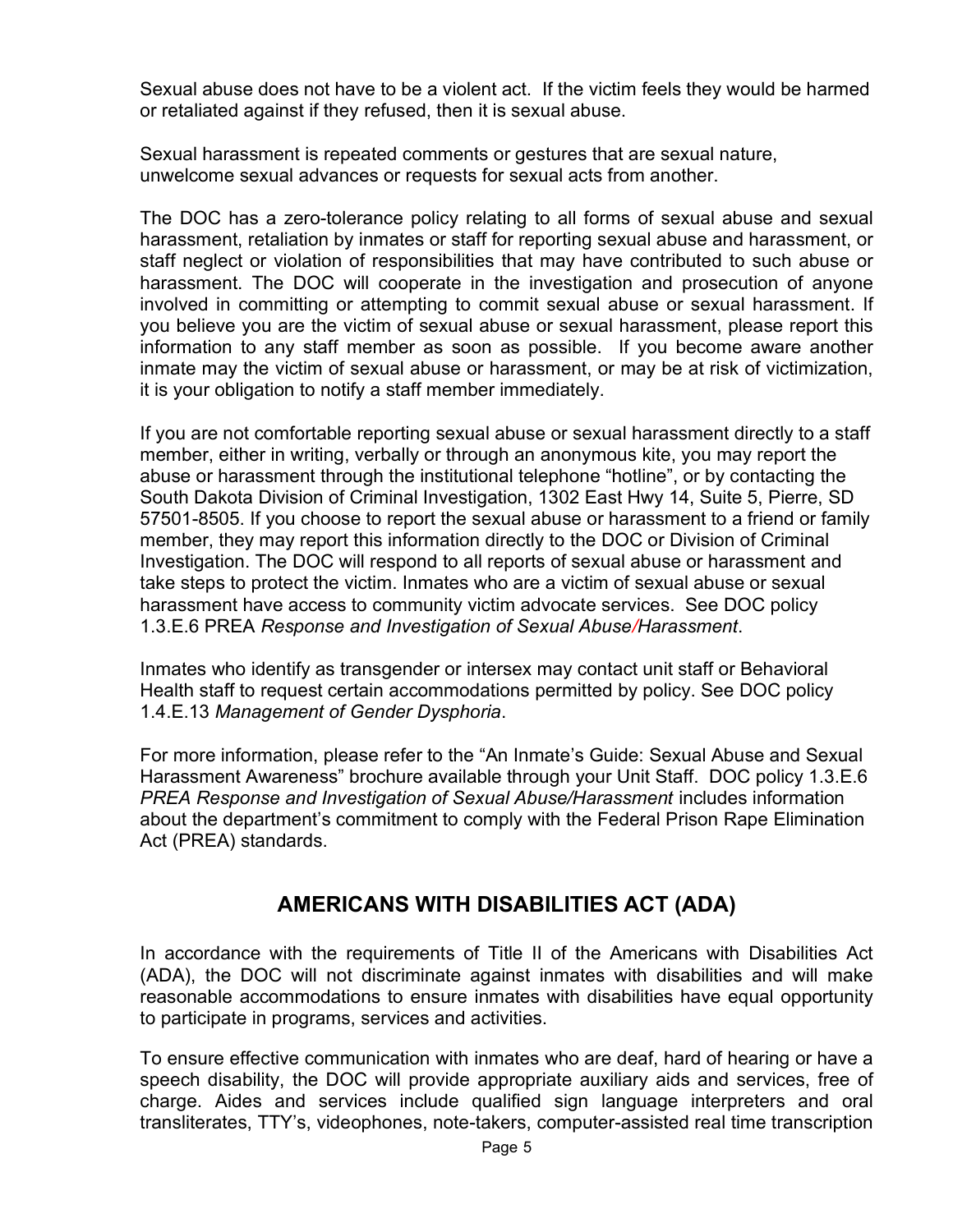services, written materials, telephone handset amplifiers, assistive listening devices and systems, telephones compatible with hearing aids, closed caption decoders, or TV's with build-in captioning, and open and closed captioning of any programming. See DOC policy 1.1.E.7 American's with Disabilities Act for more information.

If you require accommodation because of a disability, please contact the facility ADA Coordinator. If you wish to file a grievance relating to an ADA related issue, including discrimination on the basis of a disability or denial of reasonable accommodation, you may do so through the Administrative Remedy Process. See DOC Policy 1.3.E.2 Administrative Remedy for Inmates.

## DOC INSTITUTIONS

The following South Dakota DOC institutions house male inmates: South Dakota State Penitentiary, Jameson Prison Annex, Sioux Falls Community Work Center, Mike Durfee State Prison, Yankton Community Work Center and Rapid City Community Work Center.

The following South Dakota DOC institutions house female inmates: South Dakota Women's Prison, including E-Unit and the Pierre Community Work Center.

In some instances, inmates sentenced to the DOC may be housed in a contract facility or other approved placement, or in another state's correctional facility.

## UNIT TEAM

Upon admission to a DOC institution, you will be assigned to a unit team. A unit team normally consists of a unit manager, case manager, unit coordinator, and in some instances, a transitional case manager and parole agent. You may address questions and concerns regarding your assigned programming, employment options, classification, housing placement, Individual Program Directive (IPD), parole/release planning, financial accounts, etc. to a member of your unit team. You may contact your unit team by submitting a written request slip (kite) stating your question, need or concern. Please familiarize yourself with the unit plan for your assigned housing unit. The unit plan contains information about the day-to-day operations, activities and schedules for the unit. You may view the unit plan by contacting your unit team. Unit plans are also posted in designated areas of the unit, on your tablet and available at the various kiosks. See DOC policy 1.3.A.1 Unit Plans for more information.

If you transfer to another DOC institution or different housing unit within the institution, you may be assigned a new unit team. Your new unit team will be provided with the necessary information concerning your programming, history, parole plan, etc.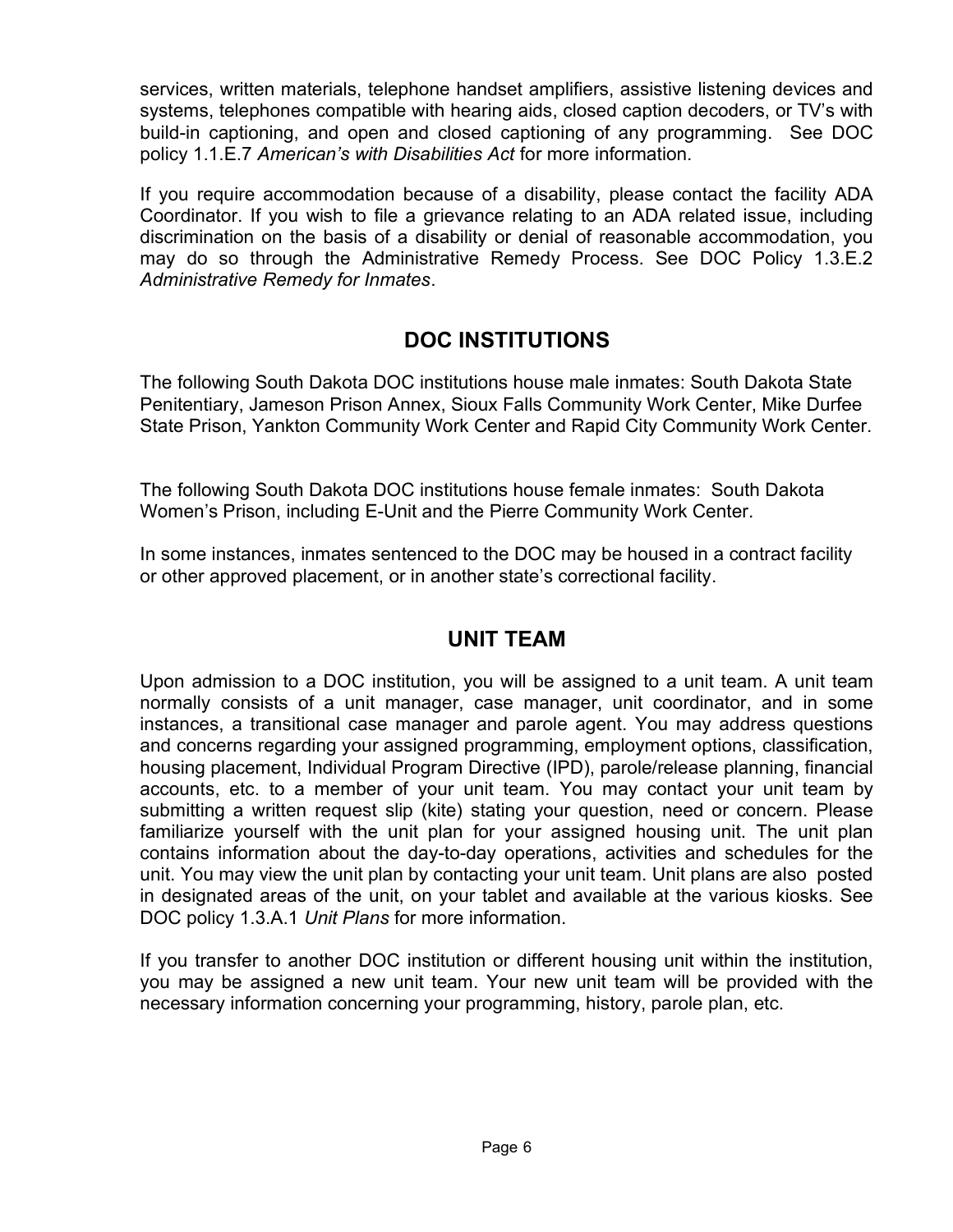## CLASSIFICATION, SCREENING AND ASSESSMENT

The South Dakota Department of Corrections uses a standardized, objective system of classification, assessment and screening to identify appropriate housing, programming, treatment, care and custody for all inmates. The classification system, applied as a whole and in conjunction with assessments, screening and other information gathered help ensure you are appropriately and correctly housed, supervised and offered necessary programming and treatment. Classification is essential to the safety and security of the institution, staff, inmates and public.

You will be notified of all scheduled reviews of your classification and any changes in your classification. See DOC policy 1.4.B.14 Female Inmate Classification and DOC policy 1.4.B.2 Male Inmate Classification for more information.

## IDENTIFICATION

You will be issued a DOC identification card (ID). Your ID includes a recent facial photograph of you and your ten-digit DOC identification number. You are required to appropriately wear your ID except when sleeping or showering. You may be charged a replacement fee if you lose, alter or destroy your ID. IDs will be updated periodically or as deemed necessary by staff. See DOC policy 1.4.A.1 Inmate Photo Identification for more information.

Your unit staff can assist you in applying for a replacement Social Security card, replacement birth certificate or applying for or renewing a state driver's license or state identification card. A valid form of identification is required for employment and operating motor vehicles on public roadways. If you will release from DOC custody but do not have access to these documents, you are encouraged to obtain replacements while incarcerated. If you have a valid state issued ID or driver license, you may be eligible to renew this while incarcerated. Having a valid ID or driver license and access to your Social Security card and birth certification is very helpful when transitioning back into the community. See DOC policy 1.1.A.7 Inmate Identification Procedures for more information.

## INDIVIDUAL PROGRAM DIRECTIVE (IPD)

All inmates are assigned an Individual Program Directive (IPD). This document outlines the standards of compliance and expectations specific to you and your sentence(s). You are expected to maintain a good disciplinary record and work diligently and to the best of your ability when assigned a job, vocational training or employment and while participating in programming, treatment or education classes.

Your IPD establishes expectations for you to maintain your eligibility for release to parole supervision. Failure to abide by the standards of compliance and expectations contained in your IPD may result in a finding of non-compliance, which may prevent or delay your release to parole. If you are found non-compliant with your IPD at your initial parole hearing, you may have to wait up to two (2) years for another opportunity for parole. Any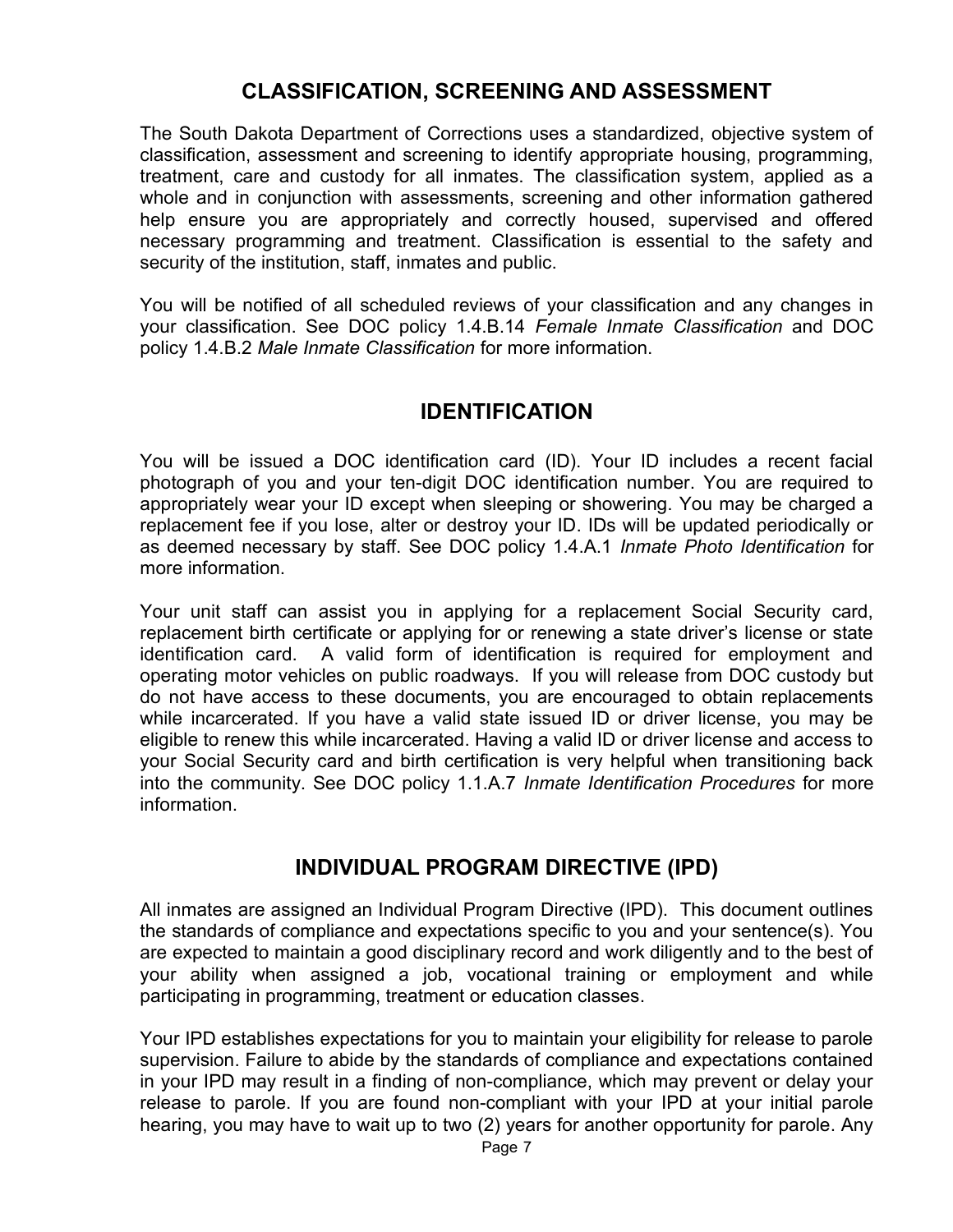parole hearing you are scheduled for after a finding of non-compliance is discretionary. The Board of Pardons and Paroles has the authority to require you serve your entire sentence. See DOC policy 1.4.B.1 Individual Program Directives (IPD) for more information.

#### RELEASE PLANNING

You will be offered programming and services to assist you with your transition from prison to the community. If you are within five years of your possible release date, you must participate in release planning and develop an appropriate release plan, which must be approved by your unit team. Your release plan will be reviewed at least annually by you and members of your unit team. Changes to your release plan will normally be completed at your classification review and at least sixty days prior to your initial parole date. Transition case managers and parole staff will work with you to assist you with your release. See DOC policy 1.4.G.1 Inmate Release Plans and Transitional Programming for more information.

## HOUSING ASSIGNMENT

Your housing assignment will be determined by your unit team. You do not have any implied right or expectation to be housed in any particular institution or location. While in the custody of the DOC, you are subject to transfer to or from any institution, unit, or program. Your housing is affected by many different factors. Refusing a housing assignment is against the rules.

## LIVING QUARTERS

You are responsible for cleaning and caring for your living quarters, which includes sanitizing frequently touched surfaces. Living quarters shall be kept neat and organized. Cleaning supplies will be provided. Designated days and times for cleaning are posted in the unit plan. Refer to the unit plan for additional information about your living quarters.

Any structural problem, such as leaking faucets or toilets, defective light fixtures or broken or damaged state property, must be promptly reported to a staff member. All property in your living quarters which is not your personal property is state property. Defacing, damaging, altering, destroying, wasting, or otherwise misusing state property is strictly prohibited. You may be held financially liable for any state property lost or intentionally damaged as a direct or indirect result of your actions and subject to disciplinary action.

Keep your property picked up and stored in its rightful space within your living quarters. Respect other's property. Stealing, damaging, destroying or possessing another's property is against the rules. Each inmate is responsible for keeping their living quarters free of contraband.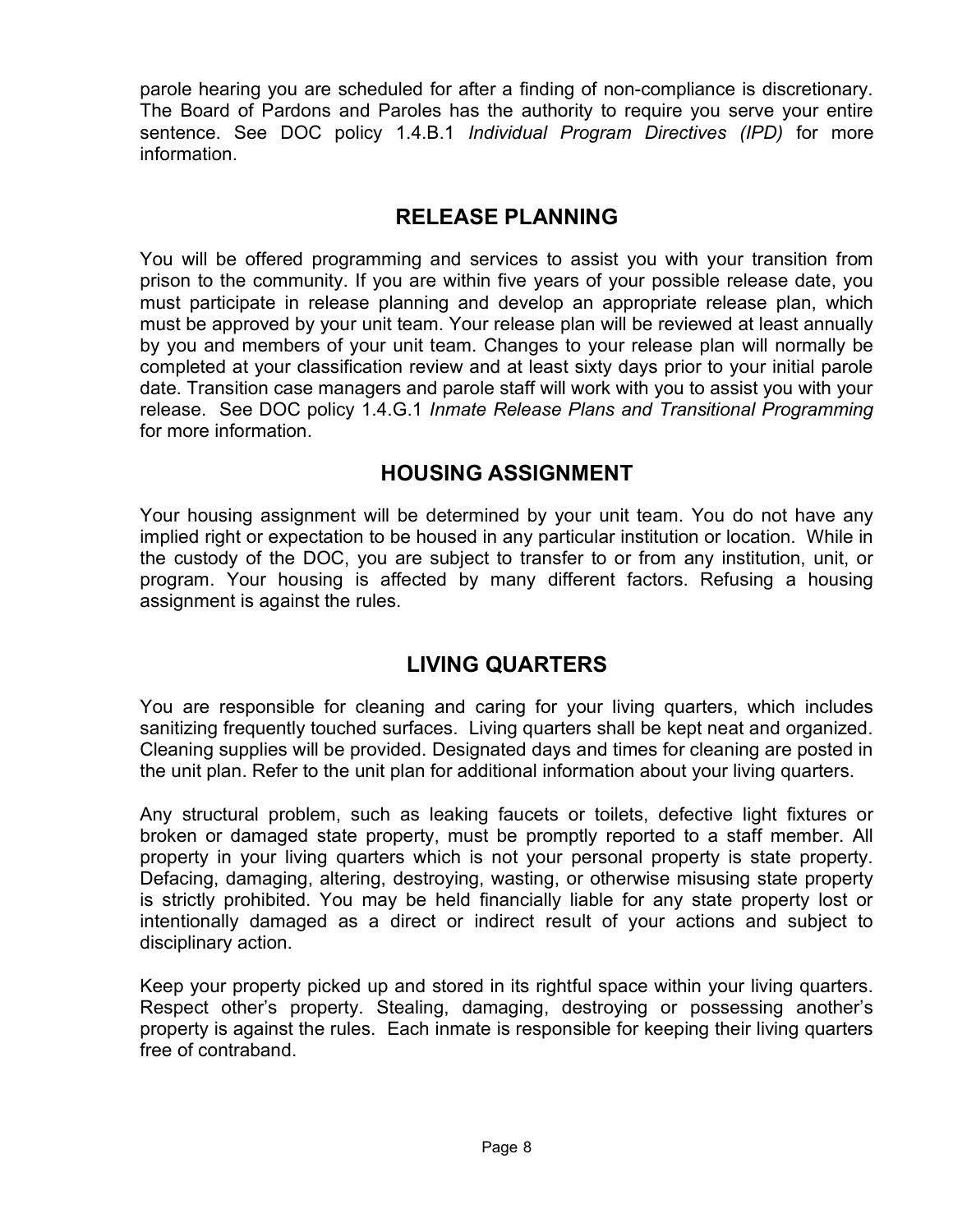## PERSONAL PROPERTY

You are allowed to access, obtain and possess certain items of personal property through approved means. Property may be purchased through commissary or approved outside sources, such as a craft supplier, book publisher or vendor. Property is issued to you. Lists of allowable property, methods of obtaining property, and the amount of property you have in your possession is available in the unit plan. Property you are allowed to possess will vary, depending on your assigned institution, housing unit, classification and status. Your privilege to possess personal property is subject to the rules and requirements of the DOC. Certain items of personal property must be recorded on your property list.

You are not entitled to reimbursement or compensation for personal property that is lost, stolen, confiscated, damaged, destroyed or discarded. Access to certain personal property items may be temporarily forfeited as a consequence of your actions or based on your housing or program assignment. You may not transfer, trade, barter, loan or sell property to another inmate. Altered or damaged property must be sent out or properly destroyed. Property found in your possession that is not yours or for which you are not authorized to possess, will be confiscated. See DOC policy 1.3.C.4 Inmate Personal Property and DOC policy 1.3.C.5 Inmate Forfeiture of Personal Property for more information.

#### CONTRABAND

Contraband is any item you are not authorized to possess. Approved items may be contraband if they are altered, possessed in higher quantity than authorized, used in unintended ways, obtained through an unapproved means or source, or stored in an unapproved manner or location.

You are responsible for contraband found on you, in your living quarters, in a storage space assigned to you, at your work site, or otherwise in your possession or control. Contraband found in your possession will be confiscated and you will be subject to disciplinary action.

Possession, or attempts to introduce or receive items such as weapons, alcohol, marijuana, prescription or non-prescription drugs not issued to you by an approved medical authority, controlled substances or other articles of indulgence, is a felony.

## **SEARCHES**

Searches prevent the introduction, use or concealing of contraband and help detect unauthorized or inappropriate activity. You, your possessions, living quarters, assigned storage areas and work sites are subject to search at any time. Personal communication, including telephone calls, written correspondence and messaging, unless deemed privileged, are subject to search at any time. All inmates are subject to pat search, visual search and strip search. Searches may be random or targeted.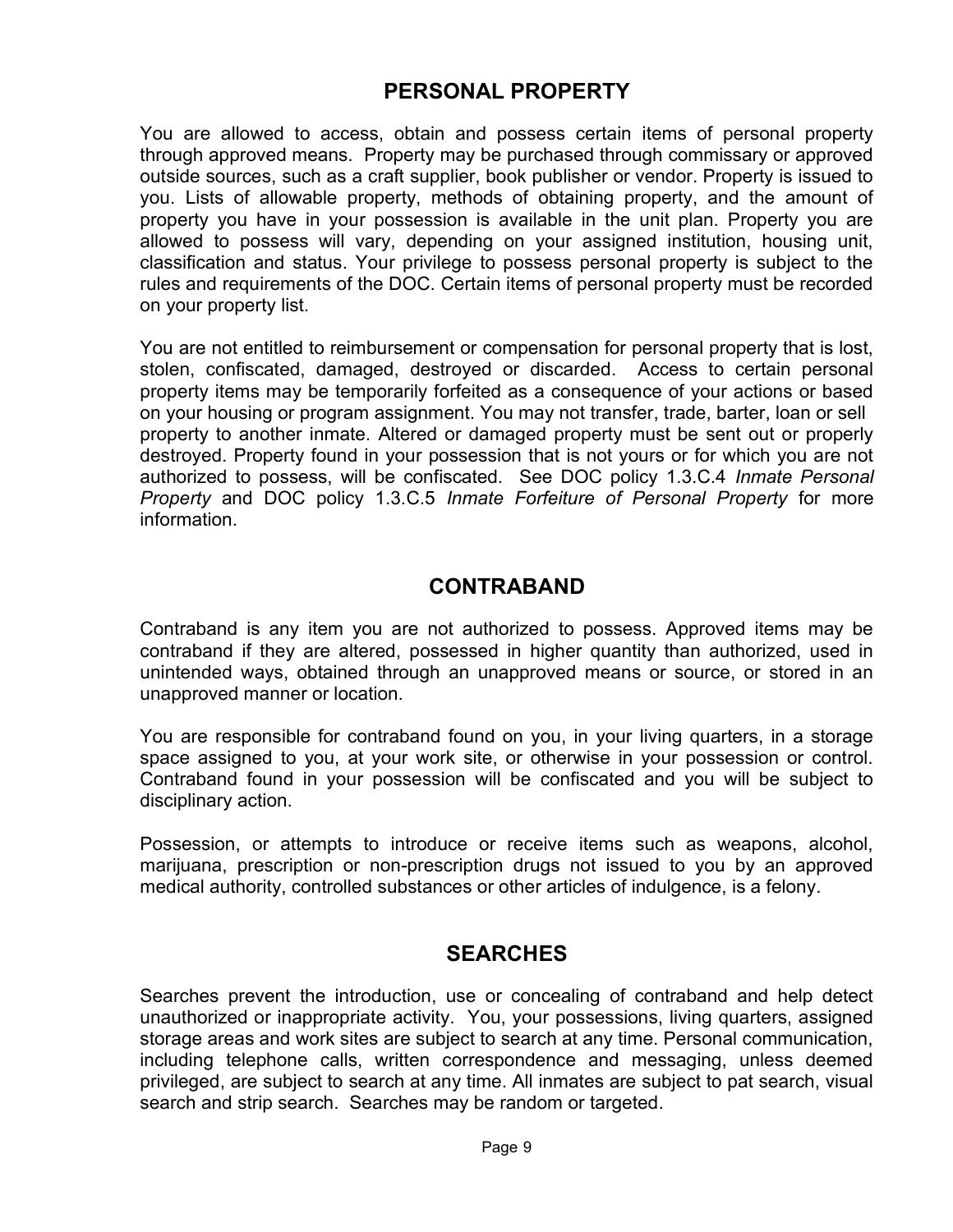#### COUNTS

A count is an official tally of all inmates. Count is conducted by staff to ensure all inmates are in their proper location. Inmate counts will be conducted multiple times each day. Count may be conducted at any time. If you are not present at your assigned and approved location, or you fail to report as required when count is conducted, you may be placed on escape status and subject to disciplinary action. There is no talking or playing radios, TVs or using tablets or telephones during count. During "standing count", each inmate shall be standing until counted (with the exception of those with a medical restriction or ADA accommodation). There is no inmate movement until count is cleared.

## PERSONAL CLEANLINESS

You will be issued enough clothing to maintain a neat and clean appearance. You are expected to take a shower and use deodorant. You are responsible for exchanging your clothes for clean clothes and obtaining clean bedding, regularly, as scheduled. Intentional alteration of clothing, footwear, bedding, towels, etc. is not permitted. Worn, torn, soiled, stained or otherwise damaged clothing, footwear and bedding shall be turned in for exchange or proper disposal. Specific inmate dress and grooming requirements and schedules apply at each institution and may vary based on your housing assignment.

Hair, including facial hair, must be kept clean and neat in appearance and cannot pose a threat to the safety, security or sanitation of the institution. Inmate barbers are available. Clothing, laundry and hygiene requirements and schedules are included in the unit plan or posted directives.

Inmates are expected to practice personal cleanliness, which includes cleaning your hands with available sanitizers and/or washing your hands with soap and water (for at least 20 seconds). Cover your nose and mouth with a tissue when coughing or sneezing and promptly dispose of used tissues in appropriate waste receptacles. Do not share cups, utensils, wash cloths, towels, etc. with others.

## DNA COLLECTION

You are required by law to provide a DNA sample, if you have not previously done so, or if your information is not registered and on file with the state's DNA database. You will not be released from custody until you have provided the required DNA sample. Inmates who refuse to provide the required DNA sample may be subject to criminal prosecution. See DOC policy 1.3.C.10 Offender DNA Collection for more information.

## MEALS

You are allowed a minimum of three nutritional meals each day. Meals are served at designated times. Medical orders for special medical or dental diets are handled by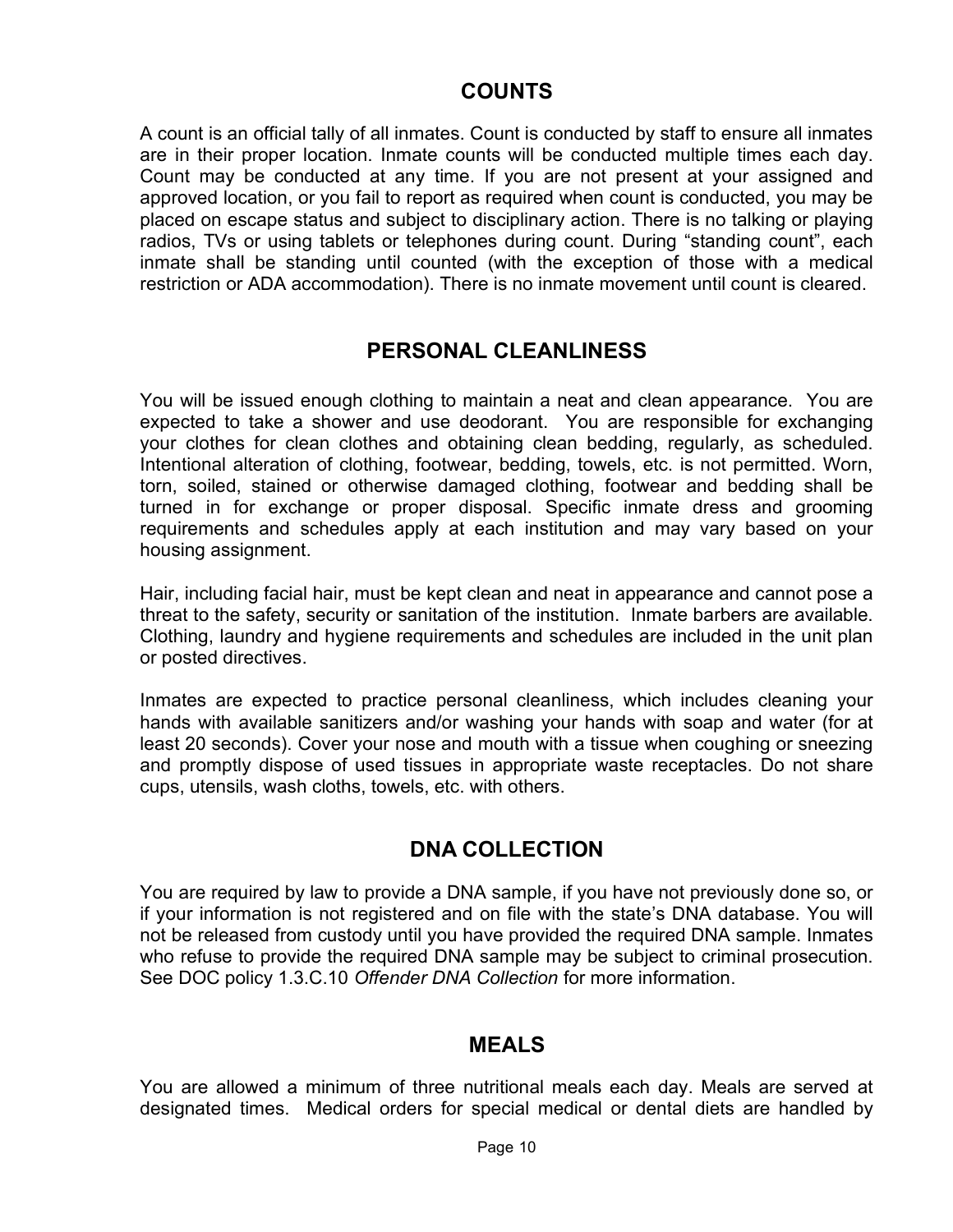health services. Requests for a religious tray must be directed to the Cultural Activities Coordinator. You are responsible for all rules and procedures that apply to meals, including medical or religious meals and the responsibilities and obligations that apply. See DOC policy 1.5.F.2 Inmate Religious and Medical Diets for more information.

You are expected to wash your hands before meals and have clean hygiene. Dress and behaviors while eating meals shall be appropriate and consistent with the expectations set by the institution. Clothing worn in the dining area shall not be torn, soiled, odorous or wet. Appropriate footwear is required. Food may not be removed from the dining area. Some institutions have assigned seating in the dining area. Your status may dictate you eat your meals in your cell. In such cases, meals will be delivered to you.

## HEALTH CARE SERVICES

All new admission inmates will be assessed by Health Services staff at the time of admission to a DOC institution. The DOC will ensure you are provided medically necessary care. Health services available at DOC institutions include medical, dental, optometry and emergency care. If you have questions about how to access health services or questions about health services available at the institution, contact Health Services. See DOC policy 1.4.E.1 Inmate Health Care Services, DOC policy 1.4.E.2 Inmate Medically Necessary Health Care and DOC policy 1.4.E.3 Inmate Intake Medical Assessment for more information.

If you have symptoms of acute illness or experience medical distress, you should contact staff promptly. Inmates identified as having symptoms of an infectious disease may be separated from other inmates or required to follow specific medical directives to help prevent the spread of disease. Inmates who work in food services, Health Services or non-essential work assignments, should not report to work when sick. You may request a medical lay-in from Health Services if you feel ill or have symptoms of being ill. If you are placed on medical lay-in, you are required to remain in your room/cell unless otherwise directed by staff. You are encouraged to receive annual influenza vaccinations and participate in infectious disease screenings, as offered/provided by Health Services.

You may be charged a co-payment fee for health service visits which you initiate. You will not be refused medically necessary health care because of a lack of available funds or your inability to pay for the service. DOC policy 1.4.E.10 Medical Services Copayments. You may request an appointment with Health Services through "sick call". See the unit plan for more information about sick call.

Behavioral Health Services are available to all inmates. Services include screening, assessment, individual or group counseling, psycho-educational services, self-help and supportive services. There is no co-payment fee for accessing Behavioral Health services. If you are experiencing suicidal ideations, depression, anxiety, thoughts of selfharm or other issues that may be related to mental illness, you must contact Behavioral Health Services or a staff member. Staff are trained to identify, monitor and respond to those who may be at risk of suicide, self-harm or a danger to others because of their behavioral health issues or illness. If you observe another person engaging in self-harm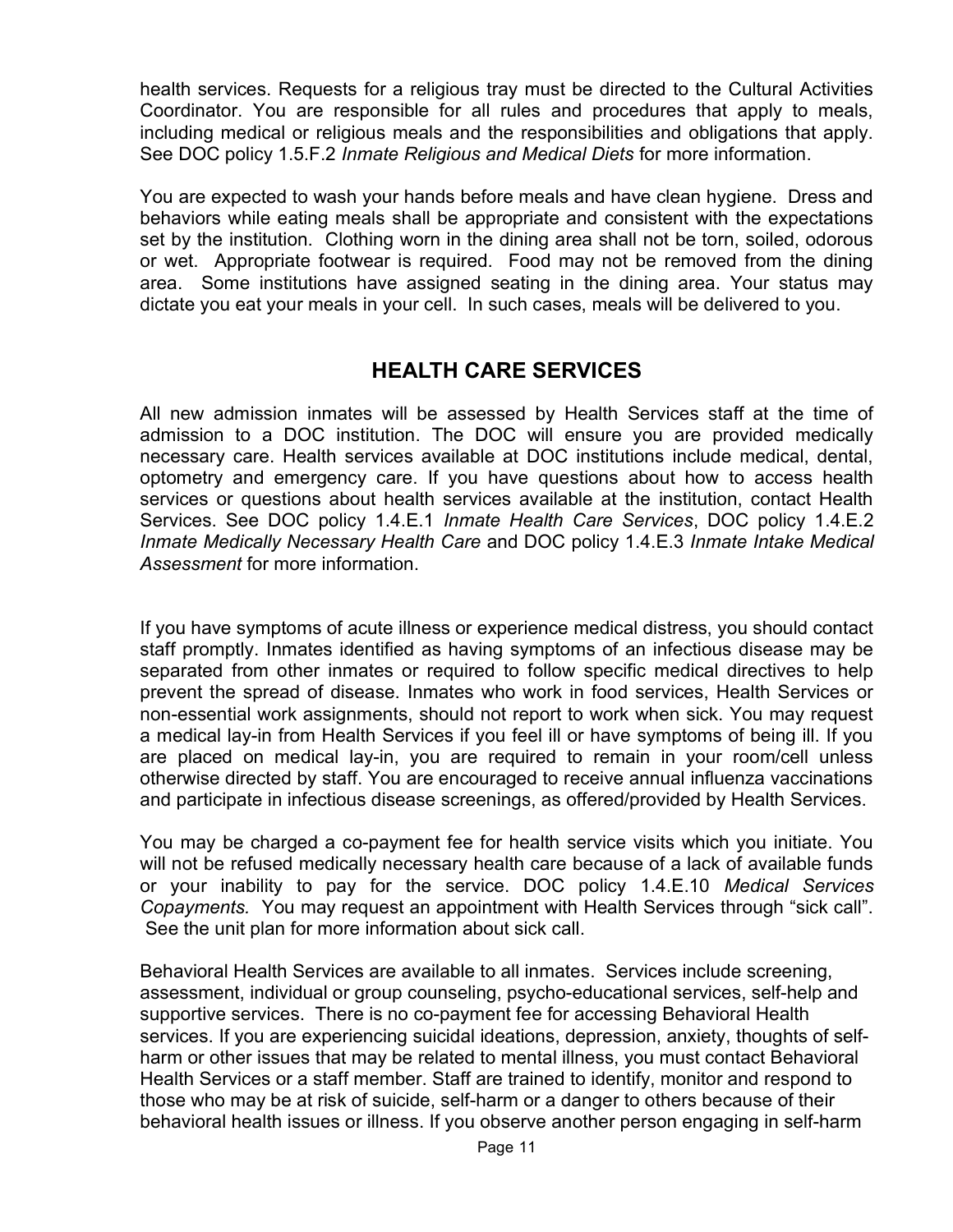or suicide or become aware of another's plan to commit such behavior, you are obligated to notify a staff member immediately.

## BANKING SYSTEM

An account may be established in your name upon admission to the DOC. You may choose to authorize the DOC to cash checks and deposit accepted funds sent to you while in the custody of the DOC. This process is explained during admission. Personal checks, cash or checks received from unauthorized sources will be rejected and returned to the sender at your expense.

Wages earned through employment in institutional support jobs and employment with outside employers, such as work release, must be direct deposited into your account. Most funds received by you while in the custody of the DOC are subject to the institutional banking formula, with some exceptions. The DOC maintains authority to disperse your funds as deemed appropriate, based on your obligations. You are responsible for keeping track of your spending and account balances.

Fixed obligations, such as debts related to your crime, court-ordered fines, costs, fees, sanctions and restitution will be listed on your financial plan. For more information refer to DOC policy 1.1.B.2 Inmate Accounts & Financial Responsibility.

## **COMMISSARY**

You may be allowed access to commissary to purchase approved items, such as snack food, toiletries/hygiene supplies, correspondence supplies, clothing and personal property. The maximum amount you may spend each week on commissary and the accounts you may access for commissary spending, is controlled by the DOC. See DOC policy 1.2.E.1 Inmate Commissary for more information.

If you do not have funds to purchase certain commissary items, such as hygiene supplies or legal materials, you may request indigent commissary. Indigent commissary allows you to receive a "loan" from the DOC to purchase approved indigent commissary items. You are required to repay the loan.

Family members and friends may purchase care packages on your behalf from the commissary vendor, subject to your housing location, disciplinary status and rules and procedures set forth by the DOC.

Your commissary privileges may be temporarily suspended or restricted based on your status, housing location or through disciplinary sanctions for committing behaviors that violate the DOC rules.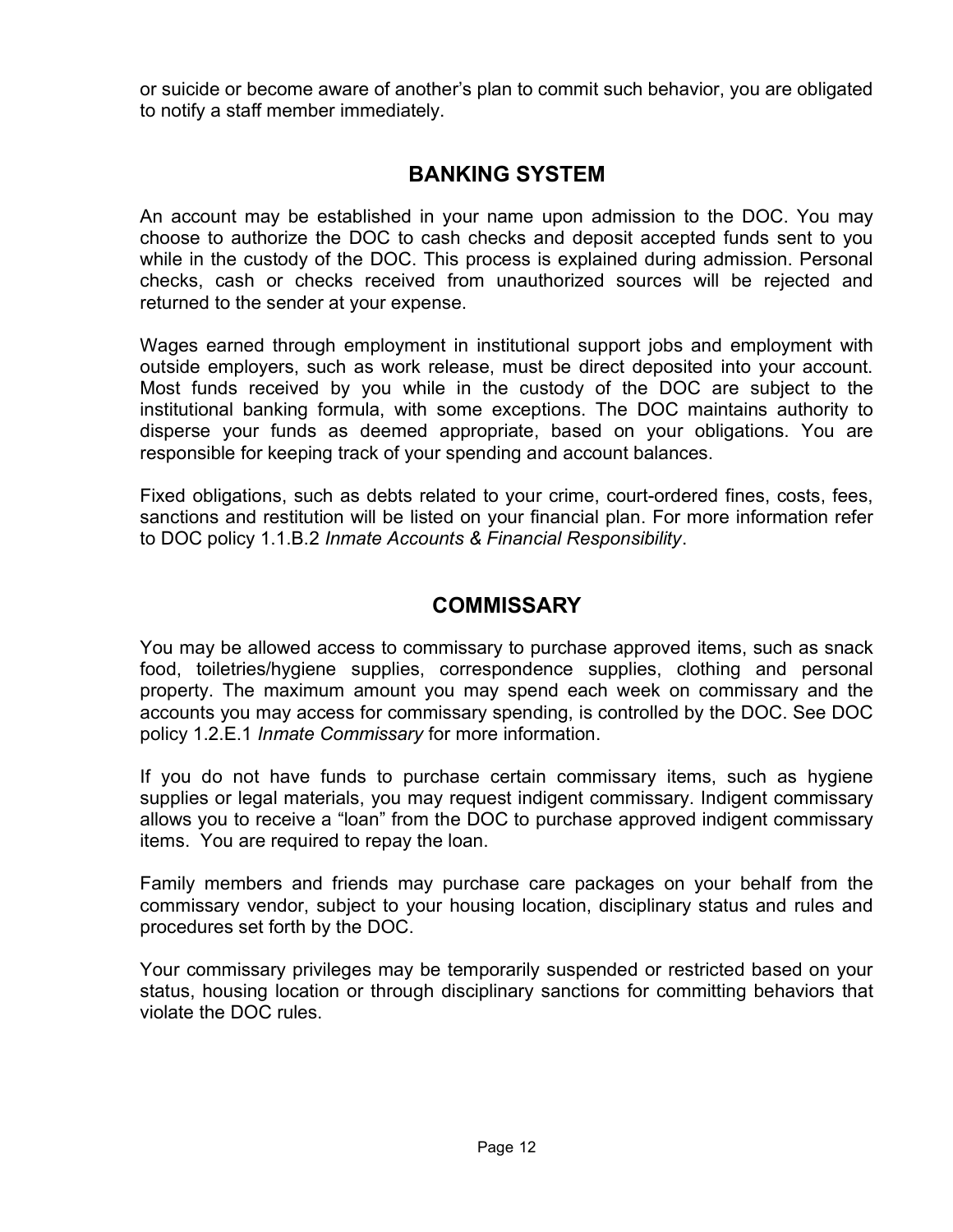## CORRESPONDENCE

All general correspondence, including electronic messages or images sent to you or generated by you, are subject to reading and inspection by staff. Printed matter such as books, magazines, newspapers and periodicals must be sent directly from an approved source. All incoming and outgoing general correspondence is subject to approval by mailroom staff. Correspondence cannot be passed through the control room, staff, volunteers or during visits. Correspondence that violates the rules or policies may be withheld, excluded, confiscated and/or rejected.

Legal correspondence must be sent to, or received from, a recognized, approved legal source and clearly marked as being sent to or from an approved legal source. Correspondence that is clearly identified by the sender as "privileged/legal" will be handled as legal correspondence and only opened in your presence. It is your responsibility to notify the sender of these requirements. Correspondence that cannot be clearly identified as privileged/legal may be opened and handled as general correspondence. Privileged/legal correspondence will not be read by staff but remains subject to inspection by staff. Privileged/legal mail is generally only processed Monday-Friday, not including recognized state or federal holidays. Privileged/legal correspondence should not be sent through the tablet messaging system and is subject to reading by staff.

If you transfer to a different facility or release from DOC custody, it is your responsibility to notify others of your new address. See DOC policy 1.5.D.3 Inmate Correspondence for more information.

## TELEPHONE & TABLET PRIVILEGES

Telephones and tablets are a supplemental means of maintaining community and family ties. Use of telephones and tablets shall be voluntary and for lawful purposes only. Wall mounted telephones and kiosks are available in designated areas of your unit. You may be issued a tablet to use while at the institution. You are responsible for taking care of the tablet. You will be issued a Personal Identification Number (PIN) and provided information about how to access the telephone and tablet system and how to create an account. You may not share your PIN with other inmates. All telephone numbers you wish to contact must be on your approved contact list.

 Access to tablets and the telephone service is a privilege. All telephone calls, with the exception of calls known to be to or from your attorney, may be monitored and recorded. All messages are subject to reading by staff. Violations of the rules may result in restricted access to the telephone and/or tablet system.

You may request a special telephone call by sending a kite to your unit team. You must contact your unit staff to arrange an unmonitored attorney call. Approved and arranged telephone calls to your attorney are not monitored or recorded.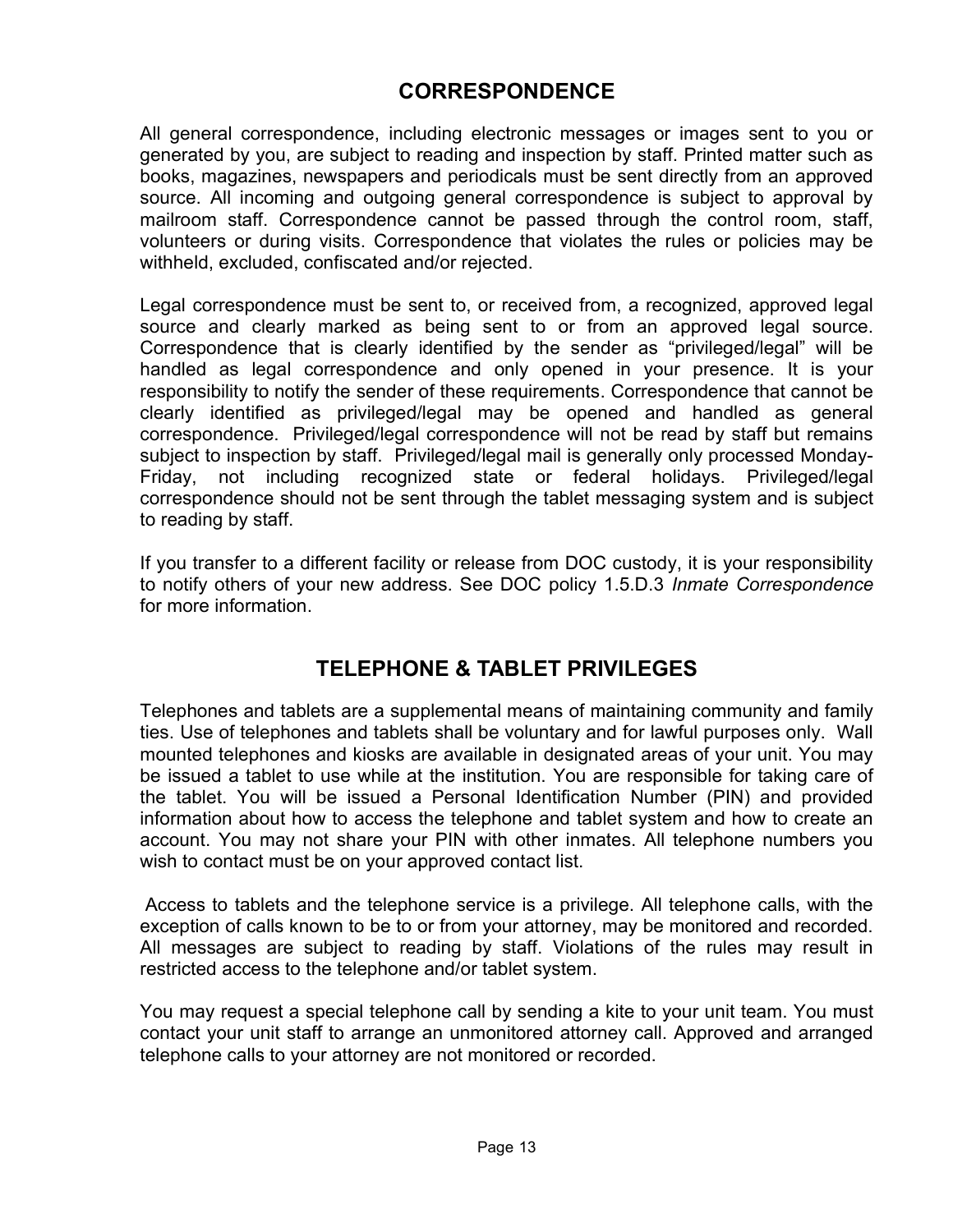Issues with the telephone or tablet service, accounts or rates/fees must be directed to the service provider. See DOC policy 1.5.D.4 Inmate Access to Telephones and Tablets for more information.

#### VISITING

All DOC institutions have established visit days and times. Family and friends must apply to access the institution during visits. Some institutions require inmates and visitors to sign-up for visits in advance of the visit due to time and space constraints. Visitors should go to the DOC website or contact the institution for more information about the visit requirements. Approved visitors will be added to your visit list. Minor children (under the age of 18) must be accompanied and supervised during visits by a responsible adult.

You will be allowed visits with your attorney and clergy. A private visit area is available for attorney and clergy visits. Attorneys are encouraged to visit during regular visit hours. However, visits from an attorney may be arranged at other times based on the circumstances of each case and availability of DOC staff to arrange and supervise the visit. Attorney visits are subject to visual monitoring by staff but not audio monitoring.

You may request a "special visit" with an approved person(s) not on your regular approved visit list, or an approved visitor that is unable to visit during normal visit days and times by contacting your unit team.

There are three types of visits:

- Class I visits are contact visits in a designated area of the institution.
- Class II visits are non-contact visits.
- Class III visits are video call visits using kiosks located in a designated area of the institution.

A non-contact visit means you will be separated from your visitor by a physical barrier or the visit will be conducted using the video visitation system. Non-contact visits must be scheduled in advance. Class II visits may be required as a consequence for you or your visitor violating institutional rules, committing certain behaviors or because of the crime you committed.

All institutions offer Class III video visits. Certain fees and conditions apply. Class III video visiting allows you to visit with approved family or friends remotely, through the use of technology and hardware provided by the institution. You may contact your unit staff or a representative of the service provider for more information about Class III visiting.

Participation in visits is strictly voluntary. You, your visitor(s) and any belongings permitted at the visit, are subject to search before, during and after a visit. All visitors 18 years of age and older are required to present a valid and accepted form of photo identification prior to admittance to the institution.

Violation of visiting rules by you or your visitor may result in any or all of the following:

- $\circ$  Immediate termination of your visit
- o Loss of visiting privileges
- o Removal of your visitor from your approved visit list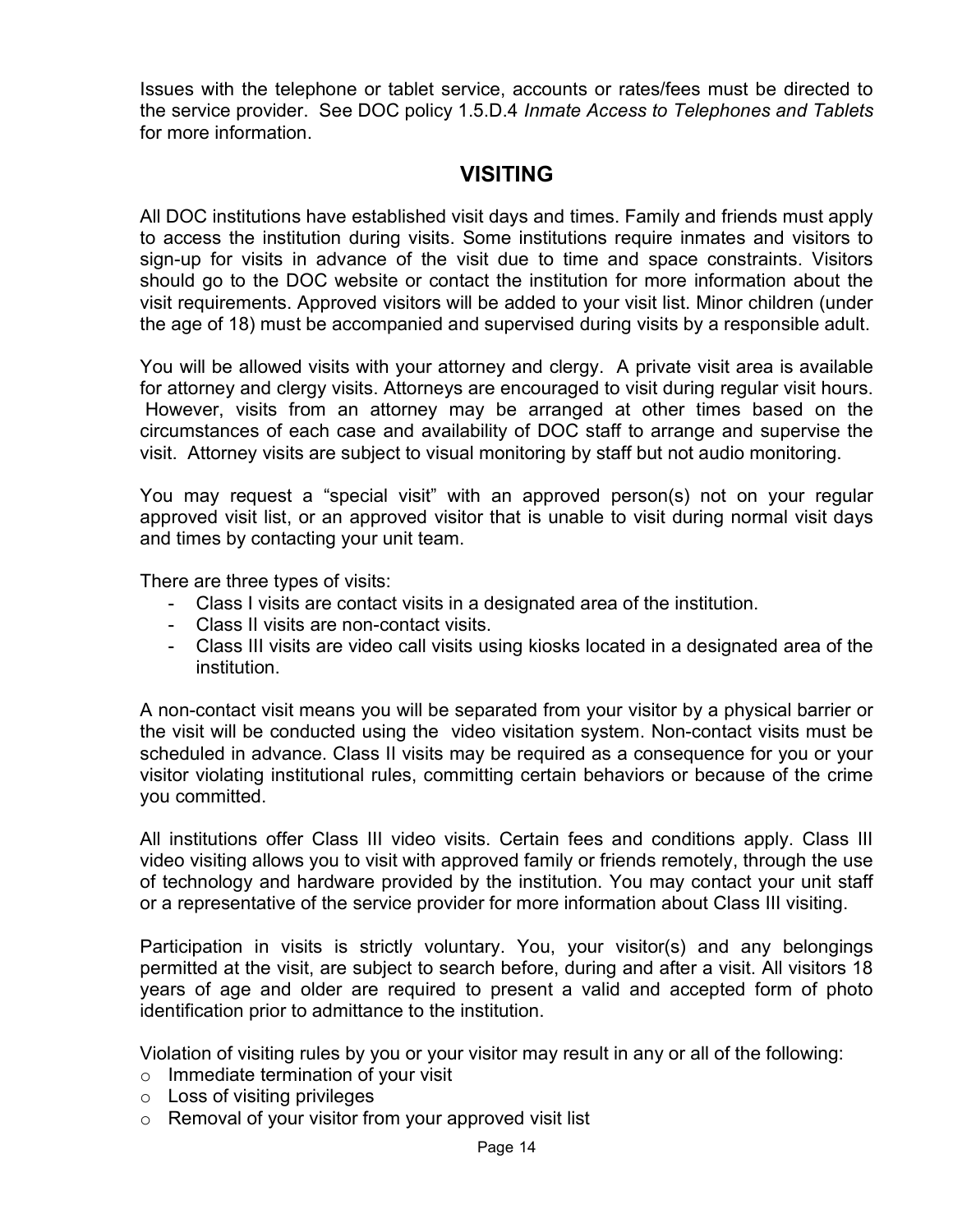- o Placement on Class II visits
- o Disciplinary action and sanction

Law enforcement will be contacted if a visitor is found in possession of a controlled substance, illegal contraband or suspected of being under the influence of drugs or alcohol. It is a class 6 felony for a visitor to deliver or attempt to deliver to an inmate, any article which is unlawful for an inmate to possess. Any inmate suspected of receiving contraband through visits is subject to disciplinary action and restricted visits.

Visiting hours are posted in your housing unit. Certain limitations or changes to the visit schedule may be imposed by the Warden or designee, as deemed necessary. It is your responsibility to notify your visitors if you are unable to participate in visits due to disciplinary action, work, programming, treatment, transfer, illness, etc. See DOC policy 1.5.D.1 Inmate Visiting for more information.

## RELIGIOUS AND CULTURAL ACTIVITIES AND PROGRAMS

Religious and cultural programs and activities are offered at all institutions. Participation in these programs and activities is voluntary. You are expected to conduct yourself in an appropriate manner while attending or participating in these activities. Spiritual counseling and access to clergy or religious volunteers may be arranged by contacting the cultural coordinator. All institutions have a Chapel or designated area for services, prayer and religious study groups. You may contact the cultural coordinator for more information about religious and cultural activities available at the institution. Inmates shall have access to certain religious property, as approved. See DOC policy 1.5.F.4 Inmate Religious and Cultural Activities for more information.

## ALCOHOL AND DRUGS

Drug testing, searches and other security measures are used to detect use or possession of drugs, alcohol and unauthorized substances. Inmates using, distributing or possessing illegal substances are subject to disciplinary action and criminal prosecution. You may be asked to give a urine or breathalyzer sample at any time. Refusal to comply with drug testing as ordered, will be treated as an admission of usage and a positive result.

Chemical dependency treatment and services are available based on available resources and assessed need. You will be evaluated upon admission to determine if you require chemical dependency treatment or programming. See DOC policy 1.3.A.8 Offender Drug Testing, Sanctions & Treatment for more information.

#### CORRECTIONS SERVICE CANINES

Trained corrections service canines are used by the DOC to detect the odor of articles which are unlawful or not approved for inmates to possess. Canines are used during visits at the institution to search inmates and visitors. Canines are under the control of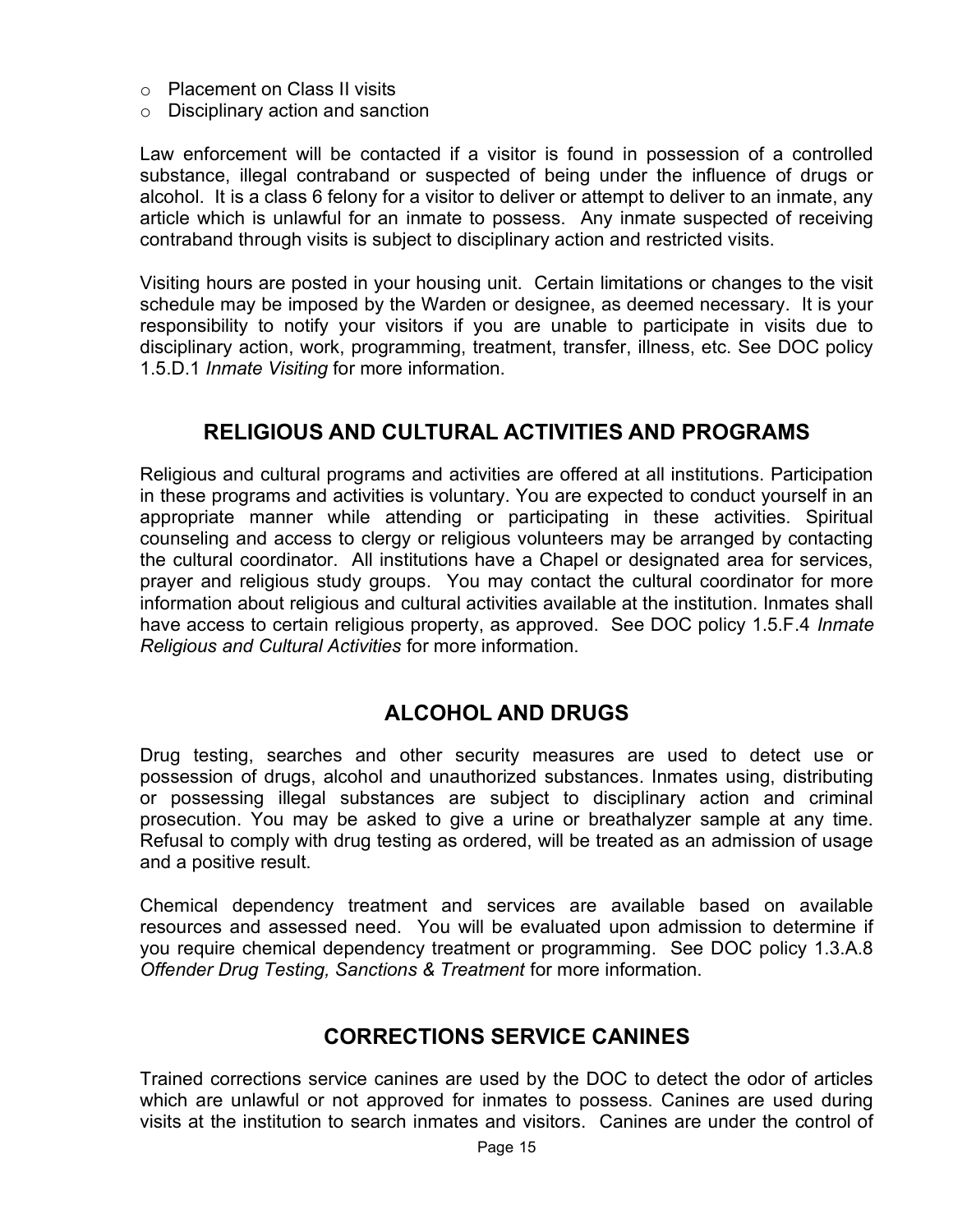the canine handler. Corrections service canines are officers of the DOC. Inmates who assault, harm, injure, harass or interfere with a corrections canine are subject to disciplinary action. Do not approach or pet the canine unless authorized to do so by the handler. When a canine is used to search an area, you are required to follow the instructions of the canine handler.

# ACCESS TO THE COURTS

The DOC affords all inmates reasonable opportunities to access the courts and legal reference materials. Legal reference materials and legal documents are available electronically through your tablet or the kiosks. You may conduct legal research from the database and legal service which contains the latest updates on case law from each federal district and circuit court in the United States and is available on the tablets or kiosks. You may contact staff to request assistance obtaining copies of legal documents and forms and legal mailing. You will be charged a fee for copies. Inmates who meet established criteria may request legal assistance from a contract attorney. If you require assistance accessing the electronic law library, for any reason, please kite your unit staff. A Notary Public is available at most institutions.

Private practice attorneys and court appointed attorneys or their authorized representatives, may meet with you in the institution. Meetings with your attorney may be scheduled during regular visiting hours, or at other times by contacting your unit team. Telephone or video court appearances may be arranged by the court.

You may correspond with your attorney, privileged sources, the courts and legal aid offices through legal/privileged correspondence. See DOC policy 1.3.E.1 Inmate Access to the Courts for more information. You may arrange to use the telephone system to make confidential legal or privileged telephone calls by contacting unit staff.

Inmates may assist other inmates with legal matters, such as legal research or preparing legal materials. Any assistance provided shall be voluntary and not subject to any form of compensation. Inmates providing legal assistance to other inmates shall do within the confines of all applicable rules and conduct. The DOC shall not take any affirmative action to assist inmates providing or seeking inmate legal assistance.

## EDUCATION OPPORTUNITIES

The DOC recognizes the value of education. You may be required to participate in educational programming, assessments and testing. These requirements will be included on your Individual Program Directive (IPD). If you are eligible for parole, your release to parole supervision may be dependent on your successful completion of specified education requirements.

The availability of specific coursework and classes varies by institution, classification level and housing assignment.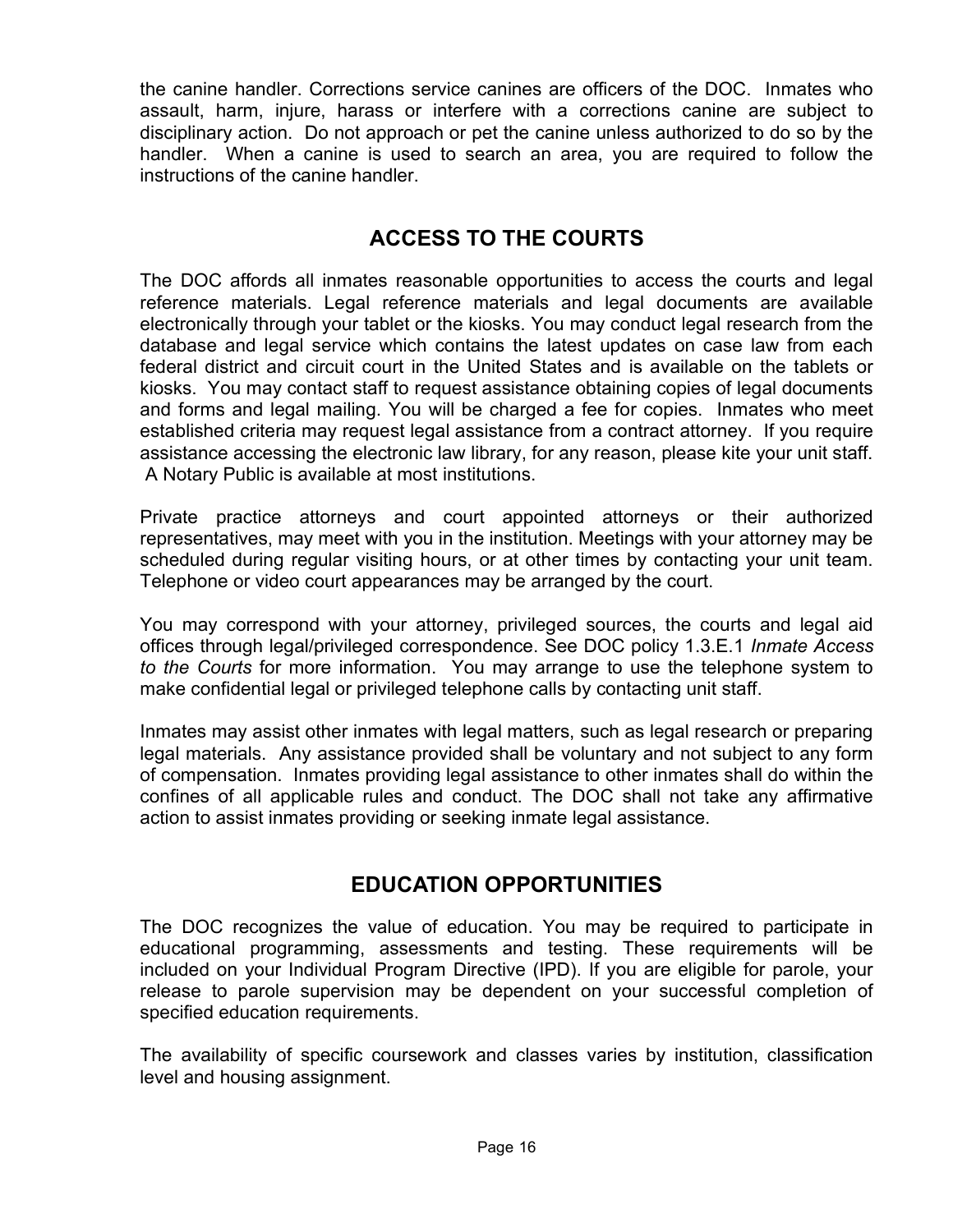#### ACADEMIC, EVIDENCE BASED PROGRAMMING, VOCATIONAL PROGRAMMING AND EMPLOYMENT OPPORTUNITIES

You may be required to participate in, and complete programming offered at the institution. If you are eligible for parole, your release to parole supervision may be impacted by your successful completion of all required programming and/or participation in training and/or employment.

You may be offered opportunities to participate in academic, evidence based programming, and vocational programming. Opportunities vary depending on your classification/risk, crime and sentence, housing location and other factors. If you complete an academic, evidence-based program, or certain vocational programs, you may be eligible for earned discharge credits. See DOC policy 1.4.B.17 Inmate Earned Discharge Credits for more information.

You may be assigned employment in institutional support, community service, natural disaster response or traditional prison industry, depending on your classification/risk, housing location, disciplinary record, job skills, and other factors. You may be paid a wage and/or earn earned discharge credits, depending on the job assignment. See DOC policy 1.5.A.1 Inmate Work Assignments and Pay and DOC policy 1.5.A.6 Community Service Program for more information.

You may be eligible to apply for a job in Private Sector Prison Industries or participate in the Work Release Program while incarcerated. Eligibility is dependent on your classification/risk, disciplinary record, housing location, job skills and other factors. Jobs in Private Sector Prison Industries and employment obtained through participation in the Work Release Program pay regular wages, as set by the employer and in accordance with state and federal law. See DOC policy 1.5.A.5 Work Release and DOC policy 1.5.A.2 Prison Industry Enhancement Certification Program for more information

## ADMINISTRATIVE REMEDY

The DOC encourages informal resolution of grievances and complaints. If you are unable to resolve a complaint through informal resolution, a formal process exists that requires staff to review and respond to your complaint. Certain time constraints apply. Only certain issues may be addressed through the administrative remedy process. Only a single compliant or related issues may be included on a request for administrative remedy. Emergency issues, such as those affecting your safety, emergency medical issues, sexual abuse or harassment, need for protective custody or reporting of excessive use of force by staff, must be reported immediately to staff and are not subject to the administrative remedy process.

Forms for filing complaints are available by contacting your unit team. Some issues may be appealed to the Secretary of Corrections after being reviewed and responded to by the Warden. See DOC policy 1.3.E.2 Administrative Remedy for Inmates for more information.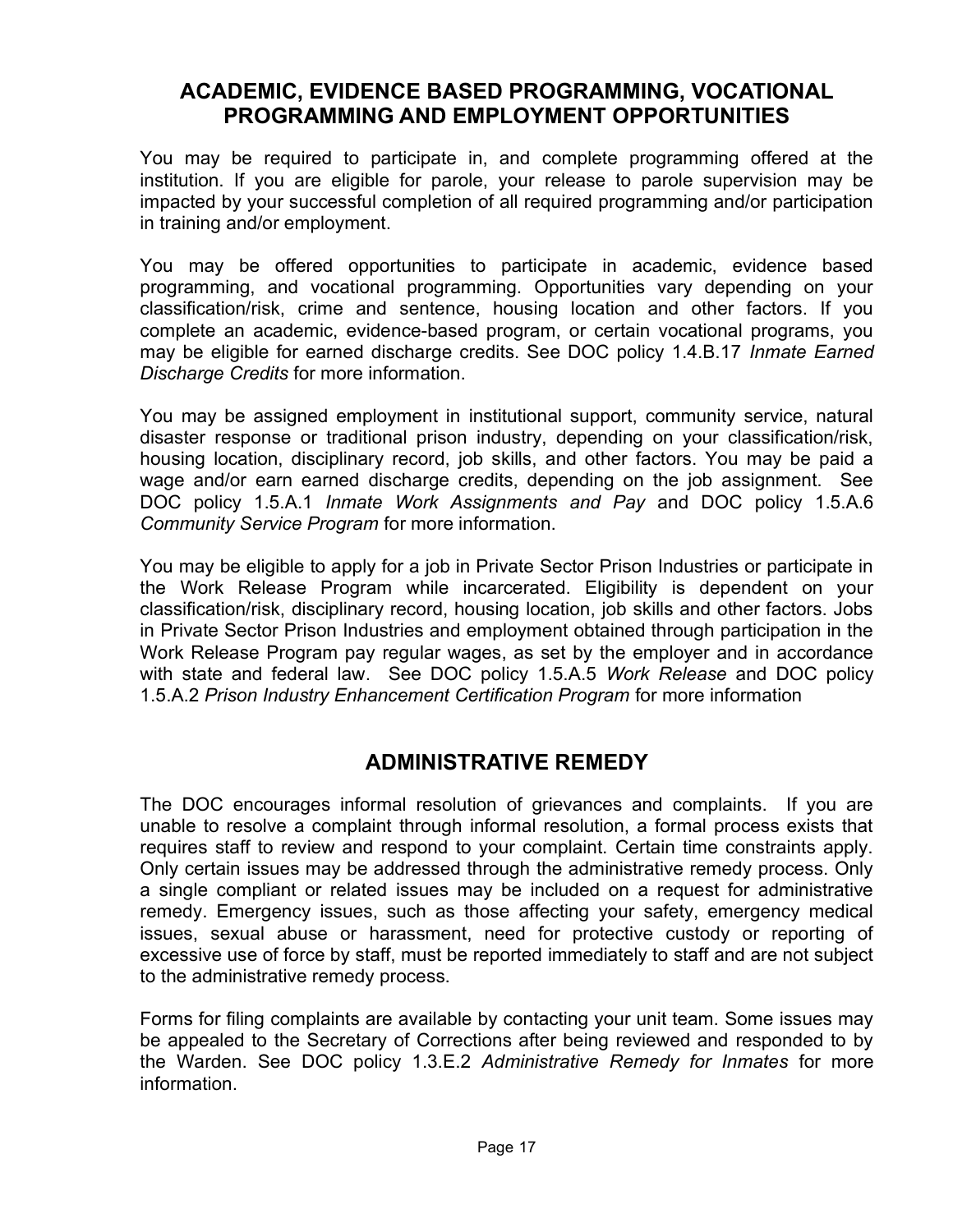#### INMATE HOTLINE

The inmate hotline is a confidential line of communication between you and security staff. You may remain anonymous when reporting information on the hotline. Examples of information that can be reported include threats to the safety and security of the institution, assaults or fights, gang activity, major rule violations, activities involving drugs, alcohol, cell phones, weapons or other contraband, sexual abuse or harassment, excessive use of force by a staff member, escape attempts, etc. Directions for use of the hotline are posted near the telephones.

If you are experiencing thoughts of self-harm or suicidal ideations, or you have information that makes you fear for your safety or the safety of others, you must immediately report this to a staff member.

## **DISCIPLINARY**

Rule violations or offenses in custody are divided into three categories. Level H (high) is the most severe. Inmates who commit rule violations are subject to disciplinary action. If you are found guilty of committing a rule violation, you are subject to the disciplinary process. If found guilty or you enter a plea of guilty, you may be issued a sanction. Sanctions include fines, forfeiture of personal property, placement in disciplinary housing, loss of privileges and extra work duties. See DOC policy 1.3.C.2 Inmate Discipline System for more information.

Other consequences for committing rule violations may be assignment to a higher classification level, loss of employment or placement in restrictive housing.

Committing certain rule violations or frequent rule violations may cause you to be noncompliant with your Individual Program Directive and may negatively impact your opportunity for participation in certain programs. Your disciplinary history also effects your eligibility for release to parole supervision or suspended sentence status.

## OFFENSES IN CUSTODY

#### HIGH LEVEL VIOLATIONS:

- H-1 Any act or acts defined as felonies or misdemeanors by South Dakota Law or Federal Law. Inmates charged with a violation of this rule will be given a copy of the applicable law.
- H-2 Killing any non-inmate.
- H-3 Assaulting any non-inmate resulting in serious injury requiring immediate medical attention, emergency treatment or hospitalization.
- H-4 Assault on any non-inmate without serious injury.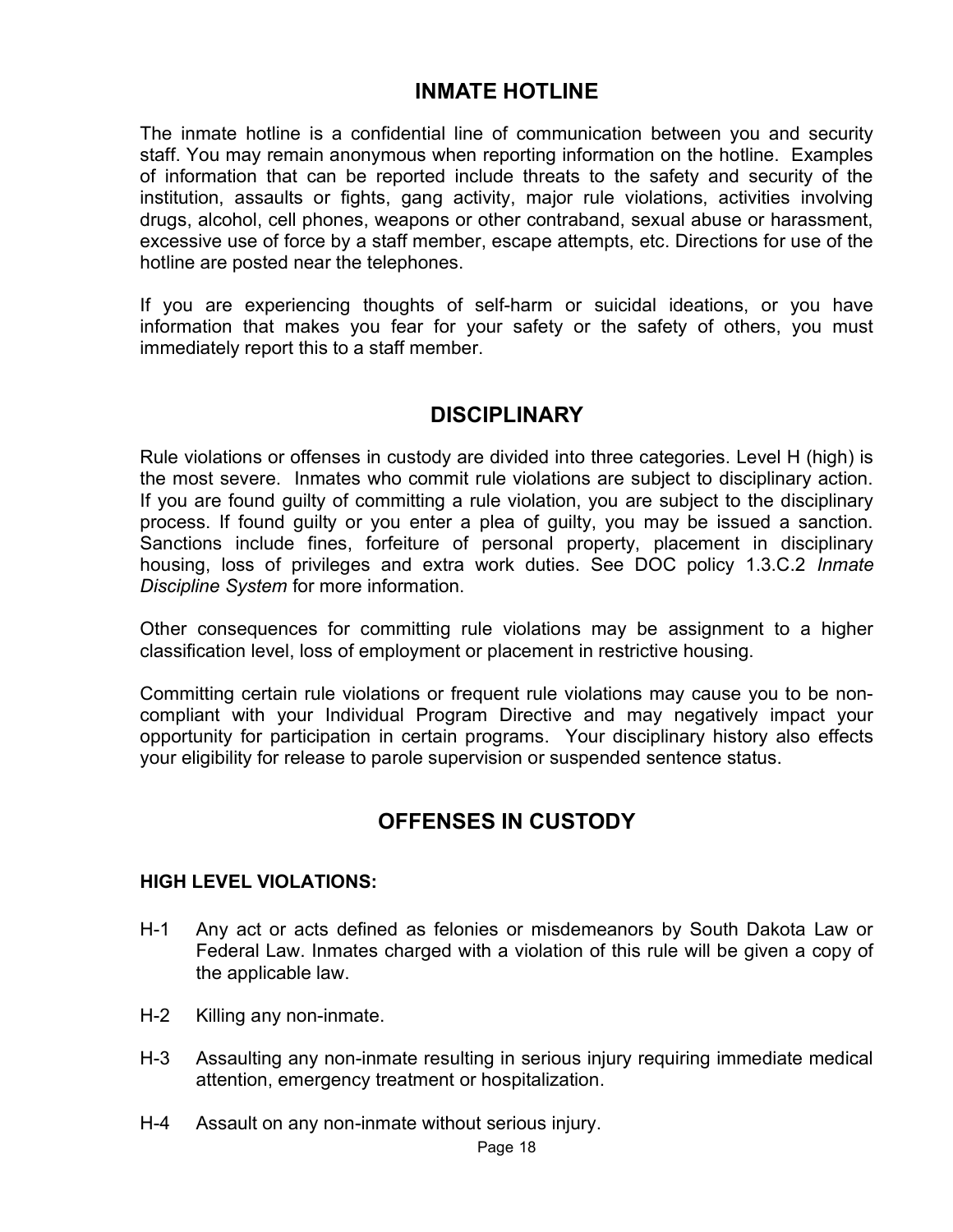- H-5 Throwing or spitting any substance at or upon any non-inmate; or intentionally smearing any substance to come into contact with any non-inmate.
- H-6 Assault on an inmate resulting in serious injury requiring immediate medical attention, emergency treatment or hospitalization.
- H-7 Engaging in, or encouraging a riot, work stoppage, group demonstration or group food strike.
- H-8 Escape from a secure custody or secure facility, including release to extended confinement, or planning, attempting or assisting an escape from secure custody or a secure facility.
- H-9 Inmate sexual abuse- if the victim does not consent, is coerced into such an act by overt or implied threats of violence or is unable to consent or refuse.
- H-10 Killing any inmate.
- M-2 Wearing or possession of a disguise or mask; manufacturing or possession of a mannequin or dummy.
- M-3 Possession, attempting to procure, or introduction of plans or drawings to manufacture, an explosive, ammunition, firearm, weapon, sharpened instrument, knife, hacksaw blade, wire cutter or unauthorized tool.
- M-4 Threatening any non-inmate with bodily harm or with any offense against his/her person, his/her family or his/her property.
- M-5 Unsolicited contact with or in reference to, any non-inmate (notes, letters, messages, suggestive remarks or gestures, inappropriate touching, or seeking out personal information).
- M-6 Conduct that disrupts or interferes with the security or good order of the institution or interferes with a staff member during performance of his/her duties which clearly poses a threat to the safety of staff or other inmates.
- M-7 Purposely exposing your genitals to a non-inmate for the purpose of annoying, offending or alarming a non-inmate.
- M-8 Throwing or spitting any substance at or upon any inmate; intentionally smearing any substance to come into contact with any inmate.
- M-9 Extortion, blackmail or demanding or receiving money or anything of value in return for protection or to avoid bodily harm by others.
- L-1 Tampering with or blocking any locking device, cell door, slider or secure door or window.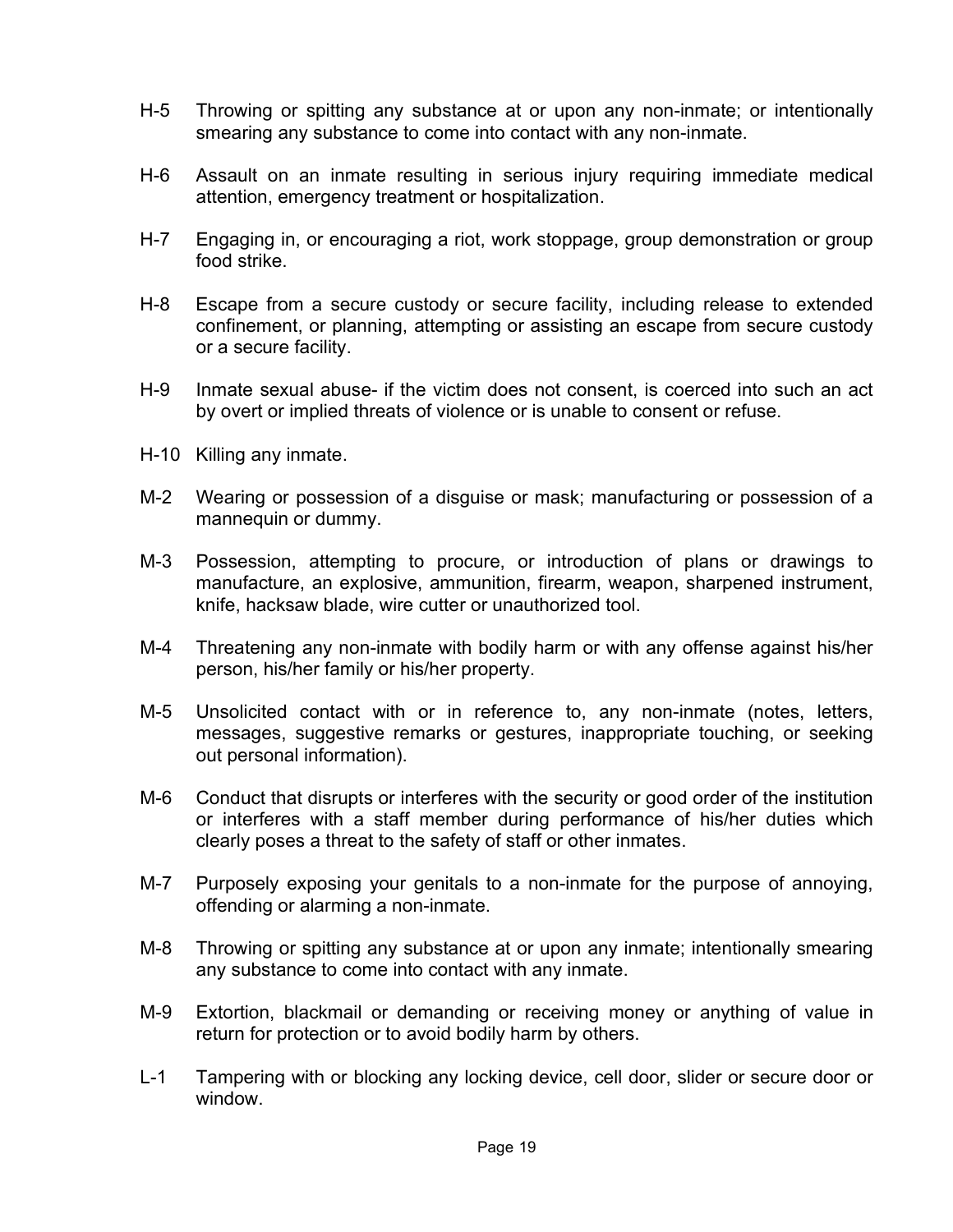- L-2 Setting or attempting to set a fire; tampering with fire detection or firefighting equipment.
- L-3 Use of an illicit substance, including any narcotics, drugs, medicine or intoxicants not prescribed by medical staff.
- L-4 Refusing, or failing to produce a urine or breath sample, refusing to participate in a urine or breath test, attempting to circumvent a urine or breath test or altering the results of the test.
- L-6 Unauthorized use, possession, introduction or manufacture of hazardous material.
- L-7 Insolence- any conduct, acts, or gestures, verbal or non-verbal, showing disrespect toward any non-inmate or in reference to any non-inmate.
- L-9 Inmate consensual sexual contact. Engaging in consensual sexual contact and/or unnatural acts with another inmate or non-staff member.
- L-10 Assaulting another inmate without serious injury.
- L-11 Fighting with another inmate.
- L-14 Misuse of prescribed or authorized medicine, including saving or accumulation of authorized medicine contrary to medical orders; failure to turn in medications on or before the expiration date; using authorized medications for an unauthorized purpose, such as giving, trading or selling authorized medicine to another inmate.
- L-17 Being in a posted unauthorized area or in an area inmates are not allowed without staff escort.
- L-20 Failure to be present for count; interfering with the taking of count.
- L-22 Refusing to work.
- L-23 Failure to abide by rules or regulations governing programs, including work release, community service, extended confinement, furlough or private employment inside a DOC institution.
- L-24 Receiving, giving or attempting to receive any unauthorized article to or from a visitor or member of the public.
- L-25 Refusing to obey a verbal or written order issued by a staff member.
- L-26 Having in your possession, quarters, storage area or work site, any article not issued to you, not purchased through the commissary, or for which you do not have special authorization; or having articles in excess of established limits, or articles which are used for unauthorized purposes or are in an altered state.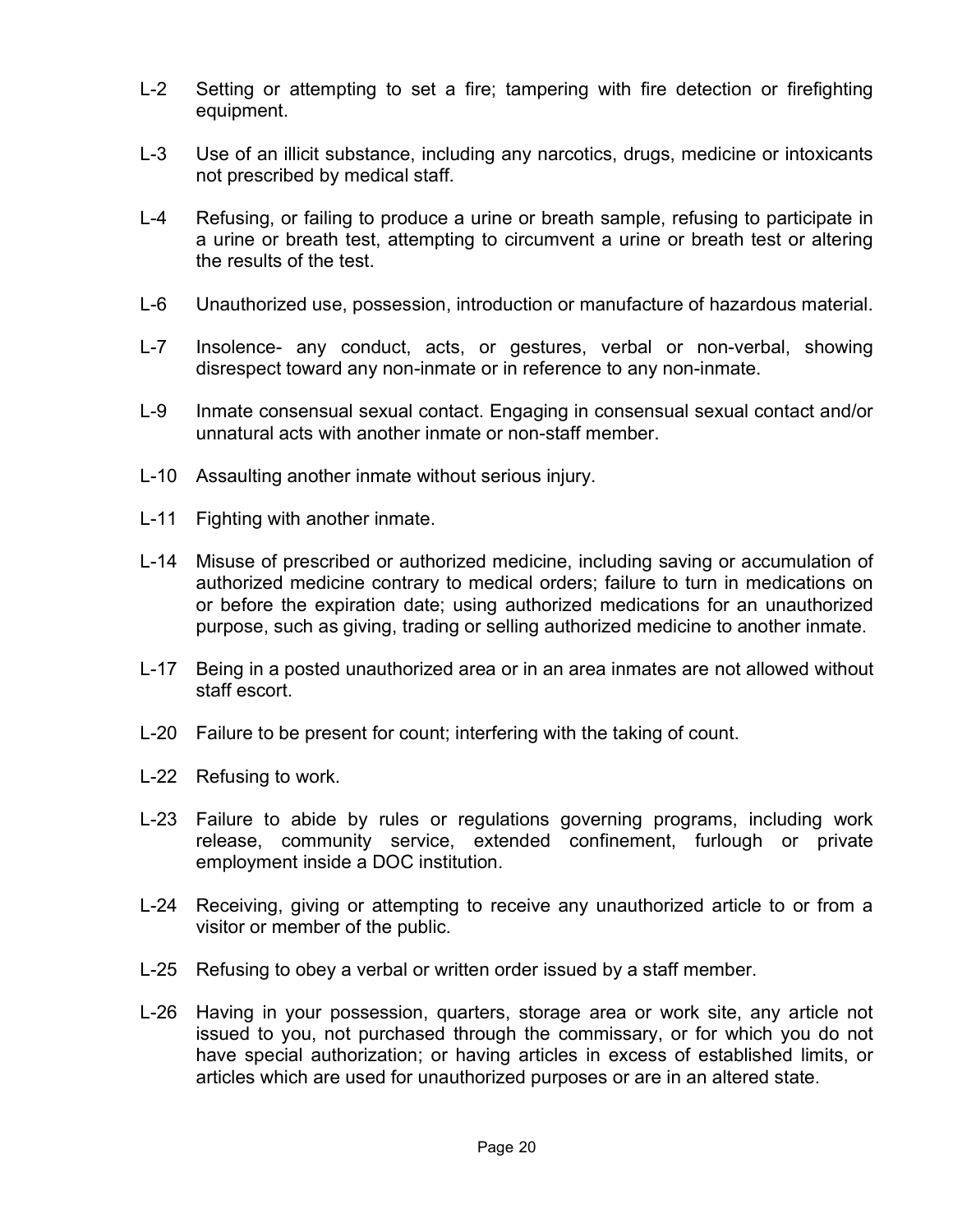- L-27 Unauthorized contact with a member of the public or visitor, or violation of a protection order issued by the court.
- L-31 Unauthorized group activity or assembly; circulating or signing a petition.
- L-32 Counterfeiting, forging or other unauthorized reproduction of any official document or form, article of identification or currency.
- L-33 Misappropriation of tools, materials or supplies of any kind from shops or other places.
- L-38 Threatening any inmate with bodily harm or with any offense against his/her person, his/her family or his/her property.
- L-39 Possession of unauthorized tobacco products at a secure facility.
- L-40 Following 5 violations of any minor rule within a three-month period, all future violations may constitute a major violation.
- L-41 Conduct which disrupts or interferes with the security or good order of the institution; interfering with a staff member in the performance of his/her duties, including circumventing or attempting to circumvent any rule, regulation or procedure contained in DOC policies or institutional operational memorandums.
- L-42 Filing a false, frivolous or malicious action or claim with the court; bringing an action or claim with the court solely or primarily for delay or harassment; unreasonably expanding or delaying a judicial proceeding; testifying falsely, or otherwise submitting false evidence or information to the court; attempting to create or obtain a false affidavit, testimony or evidence; or abusing the discovery process in any judicial action or proceeding.
- L-44 Refusing to accept a living quarters assignment; refusing to accept a cellmate/roommate.
- L-45 Engaging in gang organization, recruitment or blatant displays of gang activity or materials related to security threat groups.
- L-47 Possession of a cell phone at a secure facility.
- L-48 Possession of an illicit substance, including any narcotic, drug, medicine or intoxicant not prescribed to the inmate by medical staff.
- L-49 Manufacturing, possessing instructions to manufacture or buying or selling, narcotics, paraphernalia, drugs, medicine or intoxicants.
- L-50 Sexual harassment- repeated and unwelcome sexual advances, requests for sexual favors, or verbal comments, gestures, or actions of a derogatory or offensive sexual nature by an inmate directed toward any person.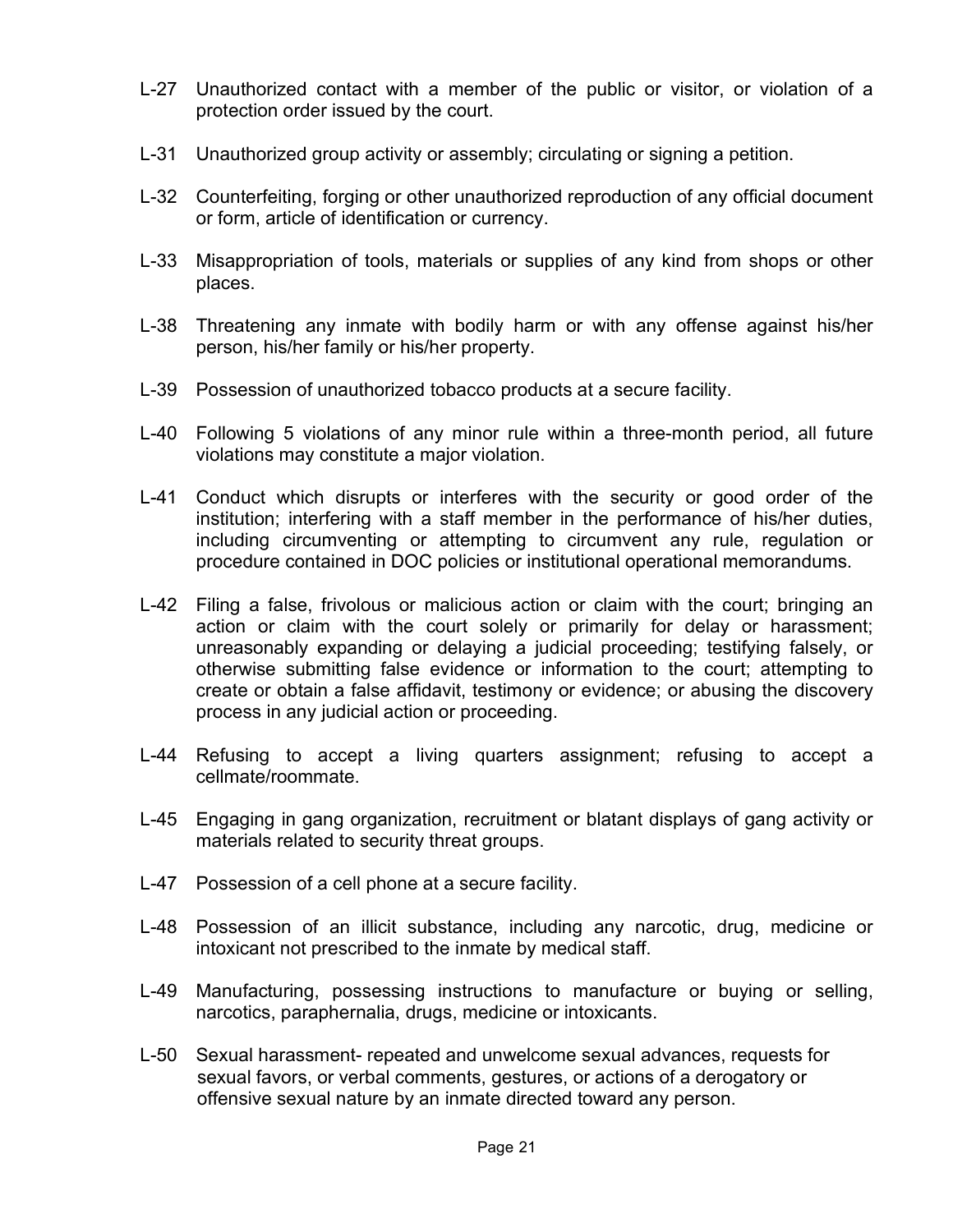L-51 Escape, or planning, attempting or assisting in escape from non-secure custody or a minimum custody facility.

#### LOW LEVEL VIOLATIONS:

- V-1 Failure to abide by posted or written regulations/standards.
- V-2 Overloading electrical outlets.
- V-3 Lying or knowingly providing a false statement to a staff member under oath or deposition.
- V-4 Failure to perform work as instructed.
- V-5 Unauthorized use of a telephone or any communication system.
- V-6 Placing any article over cell bars, cell front, window, or draping articles over bunks.
- V-7 Using any equipment or machinery contrary to its intended purpose; failure to follow staff instructions or written safety standards apply to any equipment of machinery; operating/controlling equipment or machinery without required training; failure to use the proper safety equipment provided.
- V-8 Failure to comply with standards of grooming, dress or sanitation.
- V-10 Failure to be in position in your living quarters or designated area to be readily observed; not standing during standing count.
- V-11 Failure to vacate living quarters or designated area; failure or refusal to follow instructions during a fire drill.
- V-12 Using a mirror or similar article/device to observe outside of a room or cell (jiggering).
- V-13 Being in a housing unit, cell or living area other than your own; being on the wrong floor, tier or area of your housing area without authorization.
- V-14 Failure to respond to a pass or page.
- V-15 Having in your possession, living quarters, storage area or work site any article or clothing not issued to you, not purchased through commissary, or for which you do not have special authorization; or having articles or clothing in excess of established limits, or articles or clothing which are used for unauthorized purposes or are in an altered state.
- V-16 Conduct which disrupts or interferes with the security or good order of the institution; interfering with a staff member in the performance of his/her duties.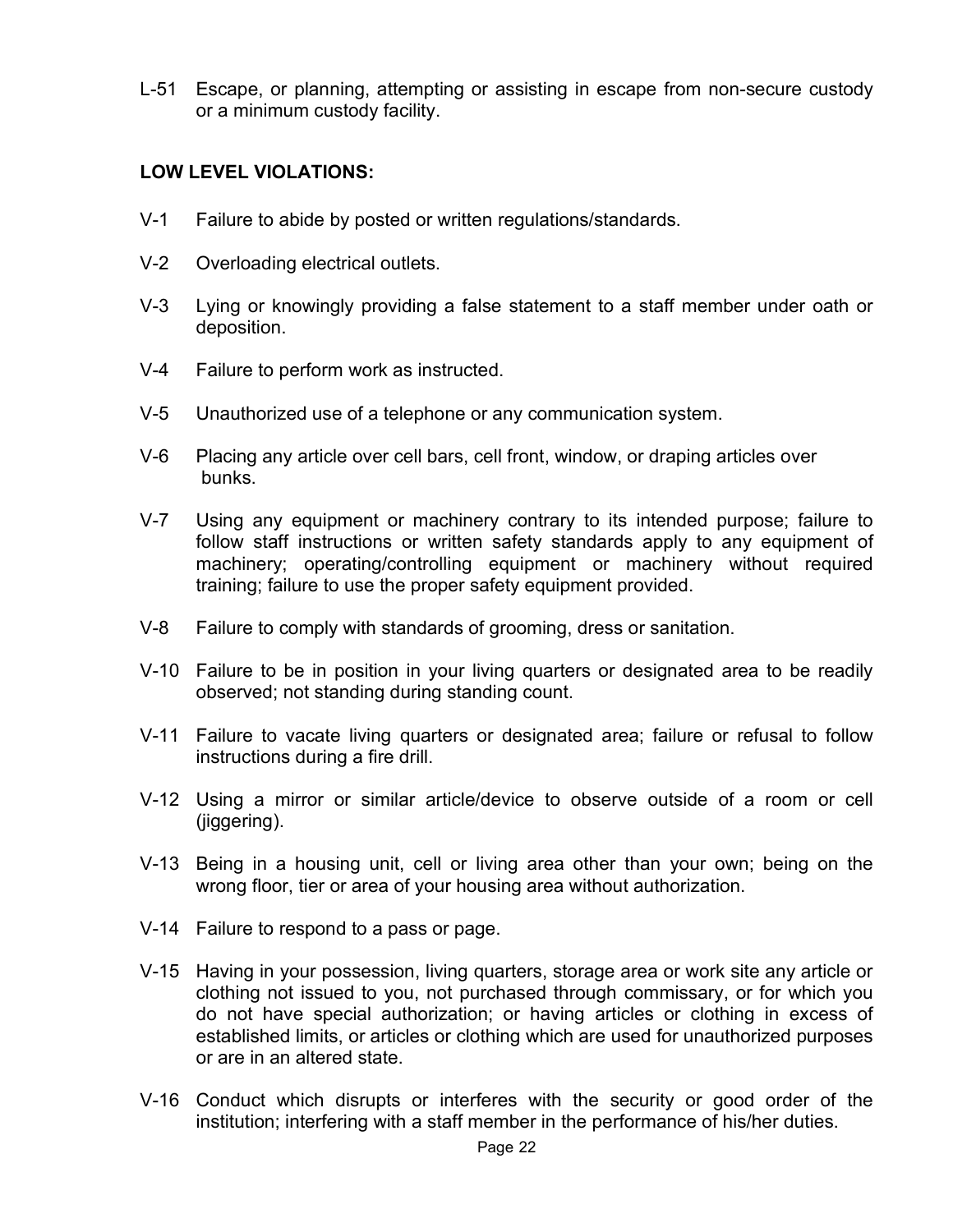- V-17 Possession of pornographic material- includes books, articles, pamphlets, magazines, periodicals, publications or material that feature nudity or "sexuallyexplicit" conduct. May include books, pamphlets, magazines, periodicals or other publication or material that features or includes photographs, drawings, etchings, paintings or other graphic depictions of nudity or sexually explicit material.
- V-18 Engaging in gang activity; possession of material depicting gang symbols or specific gang colors; any act, gesture or display that references any gang or security threat group.
- V-19 Having possession of materials used for tattooing; administering or receiving tattoos; having a new tattoo or adding to an existing tattoo.
- V-20 Transferring money or property to, or accepting money or property from, another inmate, member of his/her family, representative or friend(s).
- V-21 Violating visit rules.
- V-22 Disrupting staff during count.
- V-23 Physical resistance or physical interference with staff, contract staff, volunteer or visitor at a level less than assault.
- V-24 Making excessive loud noises; unruly conduct; use of a radio or television without headphones.
- V-25 Overdrawing spending account.
- V-26 Failure to make your bed as instructed or by the designated time.
- V-27 Failure to terminate a visit upon notification
- V-28 Scratching or marking walls or furnishings; taping or attaching pictures or other articles to walls or other furnishings.
- V-29 Posting personal notices without authorization.
- V-30 Wasting food, throwing food; throwing food, beverages or other items onto the floor.
- V-31 Giving, receiving or demanding special food/beverages or extra portions of food/beverages.
- V-32 Removing unauthorized food/beverages from the dining room or kitchen.
- V-33 Possession of unauthorized tobacco products at a non-secure facility.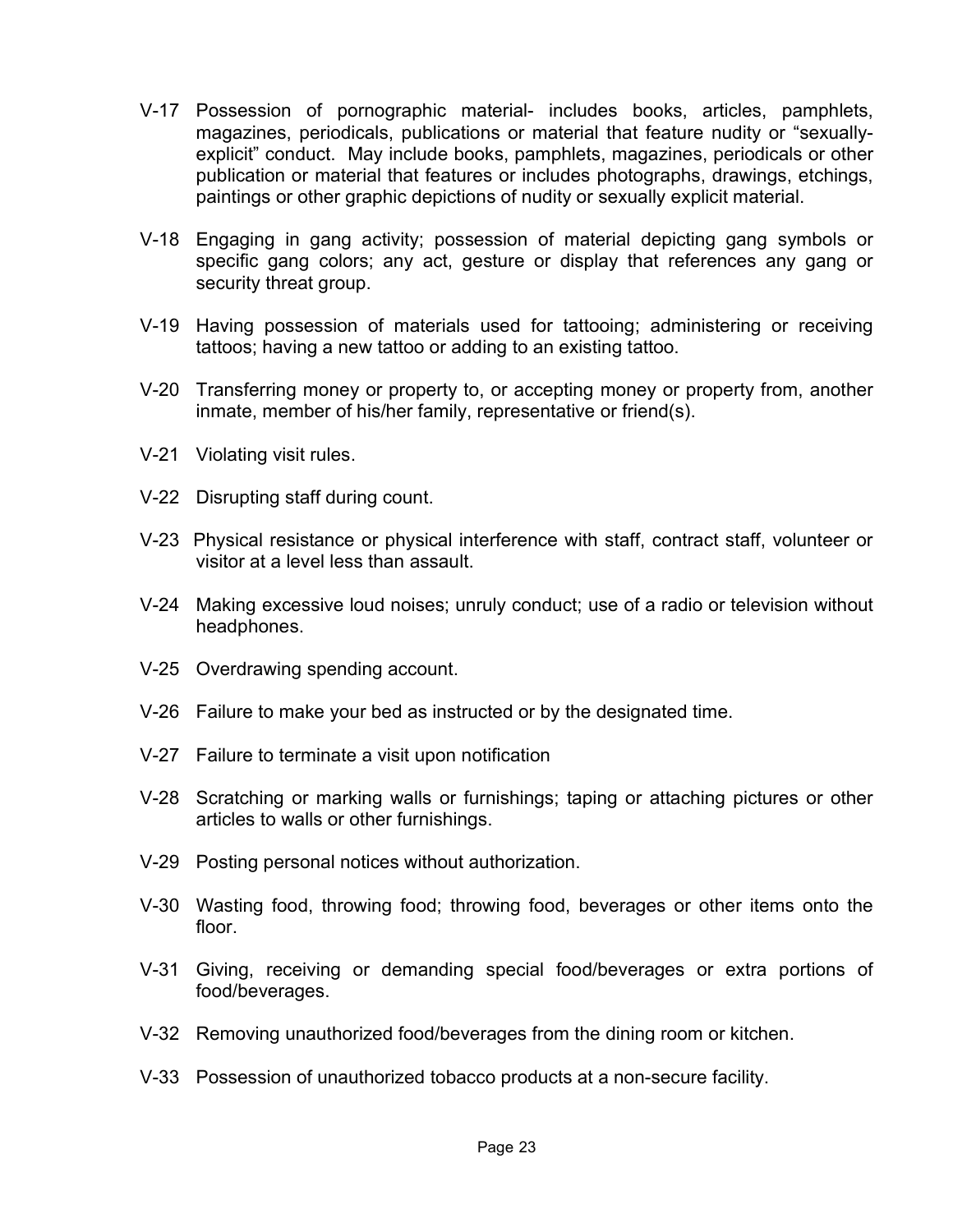- V-34 Refusing medically necessary care or failing to comply with medical orders or directives which could result in serious harm to your health or the health of others.
- V-35 Violating correspondence rules.
- V-36 Unexcused absence from work or assignment in the institution; tardiness in reporting to work or an assignment within the institution.
- V-37 Loitering.
- V-38 Intentionally damaging, altering, destroying or wasting state property.
- V-40 Misusing or unauthorized use or access of state computers, hardware, software or computer system.
- V-41 Possession of unauthorized or altered clothing or property.
- V-43 Failure to use proper receptacles for pop cans, trash or other litter.
- V-44 Obstructing, altering or darkening light fixtures or bulbs.
- V-45 Accumulation of containers, newspapers, paper, magazines and/or trash.
- V-46 Overspending the established limit in the commissary.
- V-47 Having food or beverages in unauthorized areas.
- V-49 Giving or offering any non-inmate a bribe or anything of value.
- V-50 Stealing (theft) or possession of stolen property.
- V-51 Adulteration of any food or beverage.
- V-52 Defrauding or attempting to defraud an individual, business or institution.
- V-53 Unauthorized possession of money/currency.
- V-54 Possession of a cell phone at a minimum custody facility.
- V-55 Gaming- where anything of value is bet or wagered. A bet or wager is defined as directly or indirectly taking, receiving or accepting money or thing of value contingent upon the result of a race, contest, game or happening of an event not known to be certain or, having in your possession any paraphernalia used in gaming, such as dice.
- V-56 Failure to pick up any meal that has specifically prepared for you.
- V-57 Tampering with or removal of, security inspection stickers or identification markings affixed to property.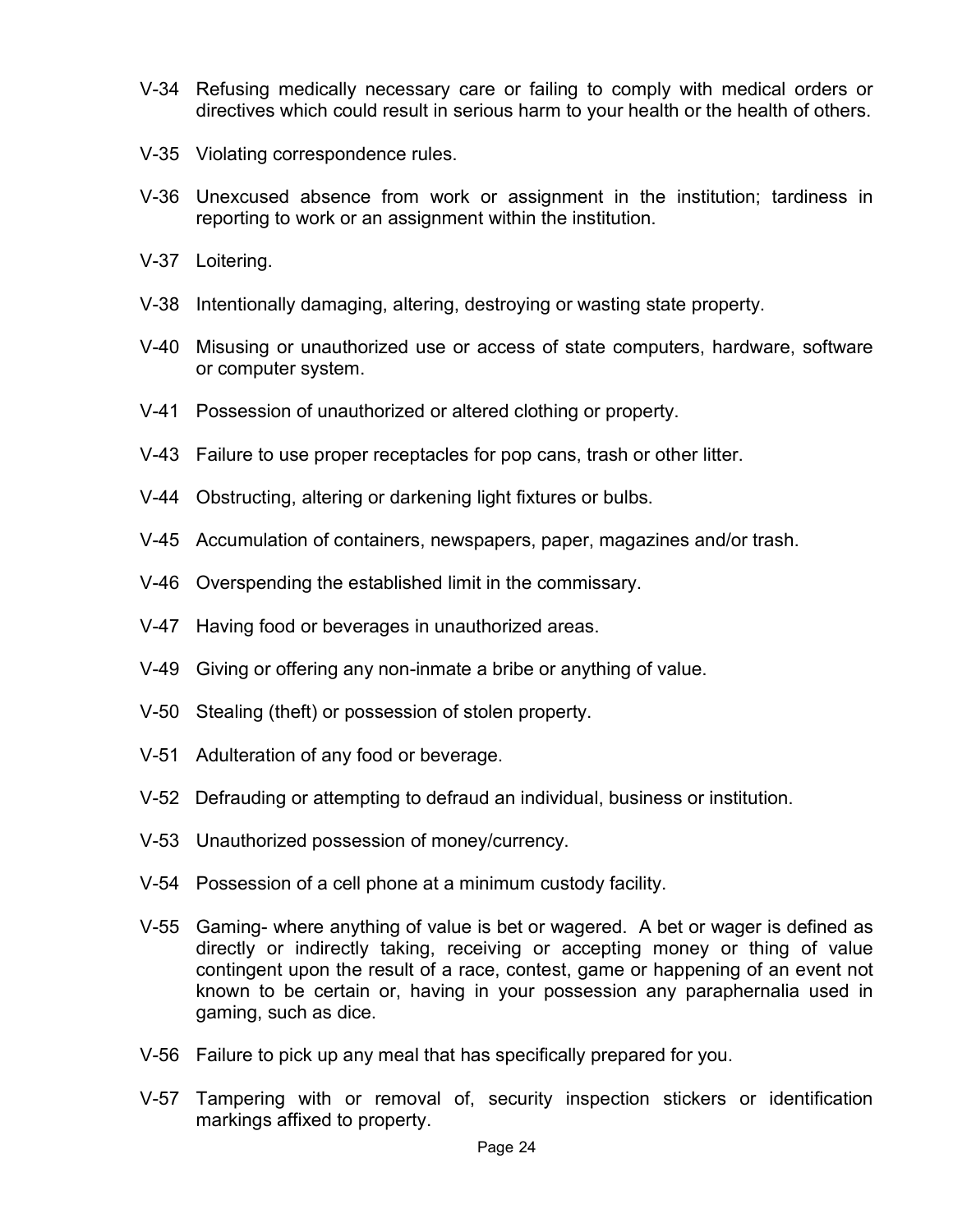- V-58 Non-emergency use of or tampering with the emergency call button system.
- V-59 Conducting a business without authorization.

## PAROLE AND PAROLE ELIGIBILITY

If you are serving a sentence for a crime committed prior to July 1, 1996, parole eligibility is based on the number of felony convictions on your record after the deduction of good time. A first-time felony offender is eligible for parole after serving one-fourth of the sentence; a second-time offender is eligible for parole after serving three-eighths of the sentence; a three time or more offender is eligible for parole after serving one-half of the sentence.

If you are serving a sentence for a crime committed on or after July 1, 1996, an initial parole date will be established. The minimum sentence for a Class A or Class B felony is life. A Class C felony carries a maximum sentence of life. Inmates serving life sentences are not eligible for parole.

Each inmate sentenced to a penitentiary term, except those under a sentence of life or death, or determined to be ineligible for parole as authorized in § 24-15A-32.1, shall have an initial parole date set by the DOC. This date shall be calculated by applying the percentage indicated in the following grid to the full term of the sentence pursuant to § 22-6-1.

| <b>Felony Convictions</b> |       |                  |              |                |                        |       |        |              |
|---------------------------|-------|------------------|--------------|----------------|------------------------|-------|--------|--------------|
| <b>Nonviolent</b>         |       |                  |              | <b>Violent</b> |                        |       |        |              |
| Felony<br><b>Class</b>    | First | Second           | <b>Third</b> |                | Felony<br><b>Class</b> | First | Second | <b>Third</b> |
| Class 6                   | .25   | .30 <sub>1</sub> | .40          |                | Class 6                | .35   | .45    | .55          |
| Class 5                   | .25   | .35              | .40          |                | Class 5                | .40   | .50    | .60          |
| Class 4                   | .25   | .35              | .40          |                | Class 4                | .40   | .50    | .65          |
| Class 3                   | .30   | .40              | .50          |                | Class 3                | .50   | .60    | .70          |
| Class 2                   | .30   | .40              | .50          |                | Class 2                | .50   | .65    | .75          |
| Class 1                   | .35   | .40              | .50          |                | Class 1                | .50   | .65    | .75          |
| Class C                   | .35   | .40              | .50          |                | Class C                | .50   | .65    | .75          |
|                           |       |                  |              |                | Class B                | 1.0   | 1.0    | 1.0          |
|                           |       |                  |              |                | Class A                | 1.0   | 1.0    | 1.0          |

Please note, SDCL § 24-15A-16 provides that any felony conviction in this state, any other state, or the United States shall be considered to determine an initial parole date under SDCL §§ 24-15-4 and 24-15A-32.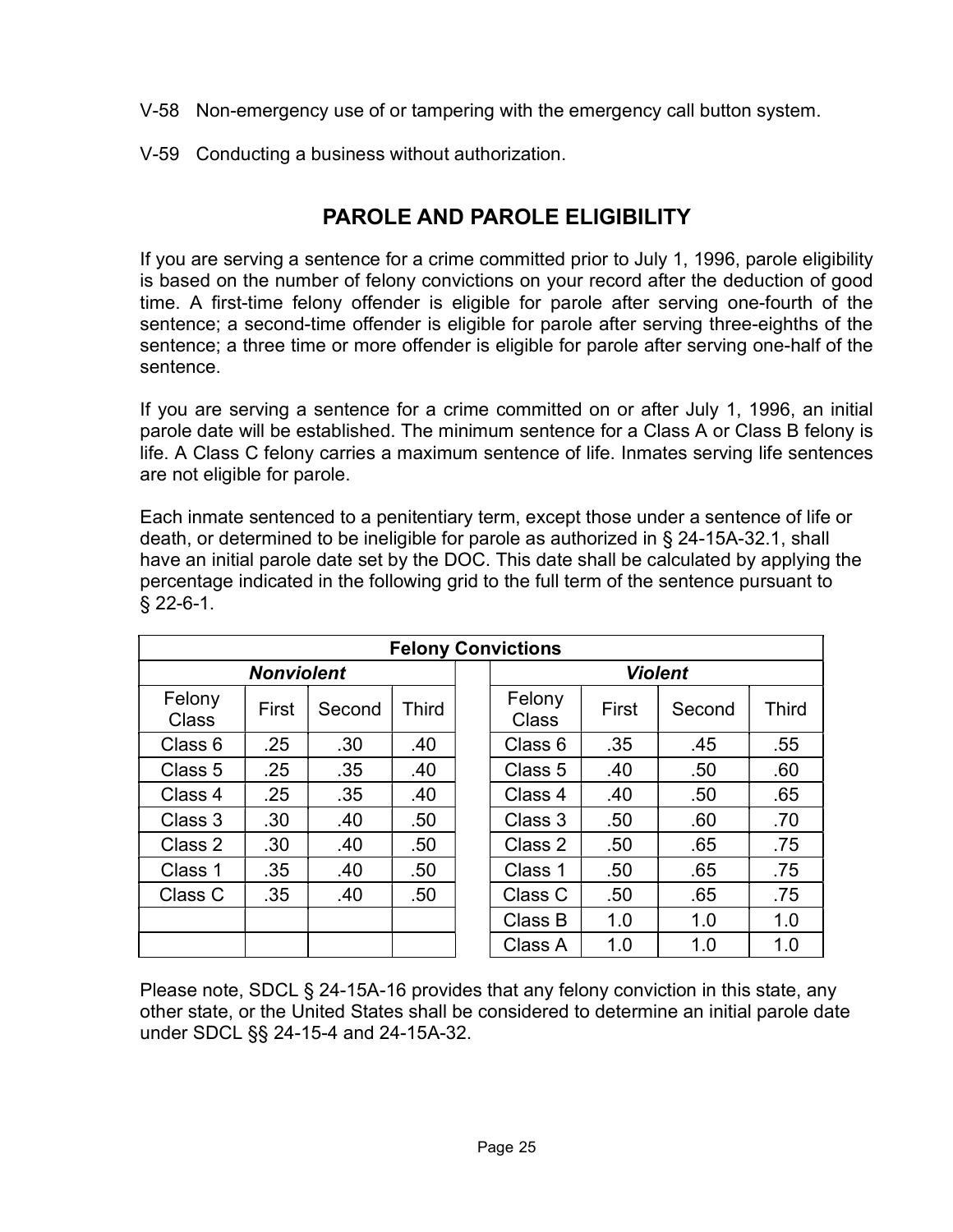## GOOD TIME

If you are serving a sentence for a crime you committed prior to July 1, 1996, good time was credited to you upon your admission to a DOC facility. Good time may only be taken away or restored as provided by South Dakota law. See DOC policy 1.4.B.5 Withholding Good Time Pursuant to SDCL §24-2-18 for more information. Inmates serving a life sentence are not eligible for Good Time.

Eligible inmates may submit a written request for the return of good time to their case manager. If you are unsure sure about your eligibility for the return of good time, please contact your case manager. See DOC policy 1.3.C.6 Restoration of Good Time Forfeited Pursuant to SDCL §24-2-12.

The following table shows the amount of good time you receive based on the length of your sentence:

| Sentence (in years) | <b>Good Time (days/month)</b> | <b>Total Good Time Reduction</b> |  |
|---------------------|-------------------------------|----------------------------------|--|
|                     |                               |                                  |  |
| less than 1 year    | 10                            | Pro-rata                         |  |
|                     | 10                            | 4 months                         |  |
| າ                   | 10                            | 8 months                         |  |
| 3                   | 10                            | year                             |  |
|                     | 10                            | year, 4 months                   |  |
| 5                   | 10                            | 1 year, 8 months                 |  |
| 6                   | 10                            | 2 years                          |  |
|                     | 10                            | 2 years, 4 months                |  |
| 8                   | 10                            | 2 years, 8 months                |  |
| 9                   | 10                            | 3 years                          |  |
| 10                  | 15                            | 3 years, 6 months                |  |

For each additional year after ten (10) years, your total good time reduction is six (6) months per year. If you are serving a sentence for a crime committed on or after July 1, 1996 you do not receive good time.

## REVISION INDEX

Revised: November 6, 1995 Revised: July 26, 1996 Revised: October 15, 1996 Revised: June 23, 1997 Revised: November 20, 1998 Revised: April 14, 2000 Revised: September 21, 2001 Revised: April 22, 2003 Revised: May 3, 2004 Revised: June 21, 2005 Revised: May 9, 2007